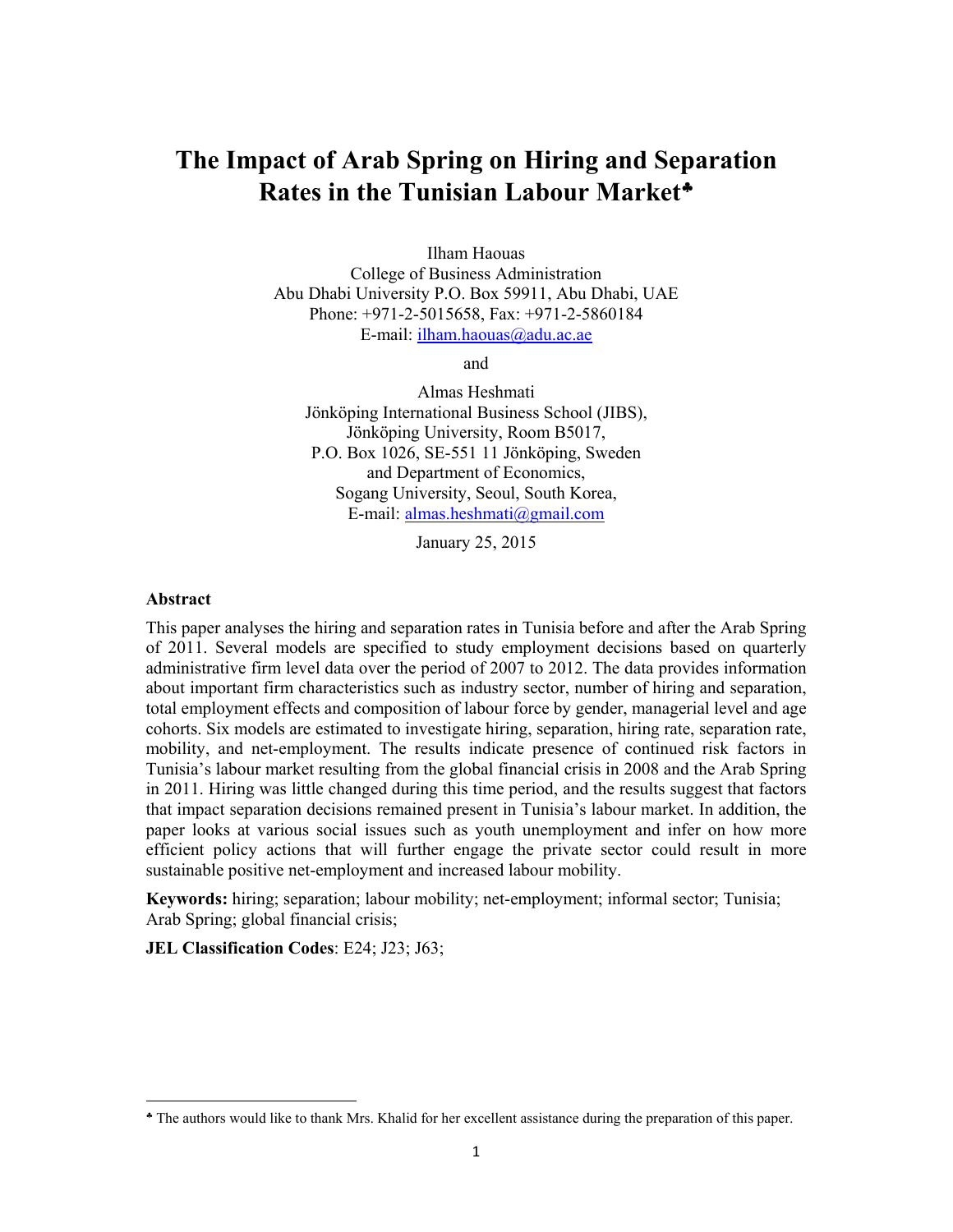### **1. Introduction**

The Arab Spring spread rapidly throughout Middle East and North Africa (MENA) in 2011, and although it might seem like mere social unrest to general observers, academics and policy makers view this event as a significant response to structural issues in the MENA region labour market. The Arab Spring rocked Tunisia in 2011 and not only it symbolizes the power of ordinary people, but also shed light on the structural economic problems. After all, the Arab Spring has introduced an economic justice problem, namely the failure to sustain inclusive growth, with Tunisia's educated labour force facing increasingly longer waiting periods for public sector jobs (African Development Bank, 2012).

This paper takes a closer look at Tunisia by analysing the impact of the Arab Spring on hiring and separation rates *ex post* the severe recession in 2011 that pushed Tunisia's unemployment rate near 17%. The country's real GDP growth rate picked up to about 3.6% in 2012, but the pressure is still on decreasing exports; in addition, high unemployment continues to weigh on the economy. The government responded with a higher wage bill, job creation programs and rising subsidies to manage increasing social demands, but the trade-off of higher government spending swelled its fiscal deficit in 2012. Higher international prices pushed overall inflation rate above 6%, which only added to the problem according to the IMF Mission Chief for Tunisia. Chiraz and Frioui (2014) show the impact of inflation on purchasing power of the Tunisian consumer and investment behaviour.

A previously conducted related research found that before the Arab Spring the financial crisis had a negative impact on the country's economy, causing a GDP decrease from 6.3% in 2007 to 4.5% in 2008 (Haouas, Yagoubi, Salvino, 2012). Additionally, labour market characteristics such as gender and age make certain people more vulnerable to recession because of obstacles faced in the labour market (Tzannatos, 2010; Brosius, 2011). Hassine (2015) assesses the levels and determinants of economic inequality in 12 Arab countries using harmonized household survey micro-data. It focuses on the sources of the moderate inequality levels between the countries. Differences in households' endowments such as demographic composition, human capital, and community characteristics appear as the main sources.We relied on the research conducted by Malik and Awadallah (2013) for a more recent perspective on the economics of the Arab Spring. Malik and Awadallah state that although the Arab world is becoming younger and educated, it is still lacking employment opportunities. Haern (2014) study the political institutional and firm governance determinants of various liquidity measure. Evidence from North Africa and the Arab Spring show that the greatest changes in political risks associated with aggregate liquidity are democratic accountability, military in politics, and law and order.

The results of this paper, which is based on updated data, increase the pressure on the state to address more actively the existing structural problems. Our research credits the point and highlights that age is a factor in the hiring and separation decision; however, the Tunisian youth find entry to the labour market mainly through small firms. Employment mobility is still greater within smaller firms, but youth have a better chance of sustaining net-employment within larger firms, which suggests that there is an opportunity to mitigate labour constraints early by tailoring education to the needs of the private sector rather than the public sector.

Addressing the concerns of the Arab Spring is a great challenge. The Middle East Monitor (2012) stated that there is scope for greater reform in states such as Egypt, Tunisia, and Syria, but it will only come about out of economic necessity. We believe the necessity should not come at a high cost, but the voice of many scholars and frustrated job seekers should be enough to place focus on research. Although this paper is one of many studies that point to continued struggles in Tunisia's labour market, we took a slightly different approach to understand the nature of the problem.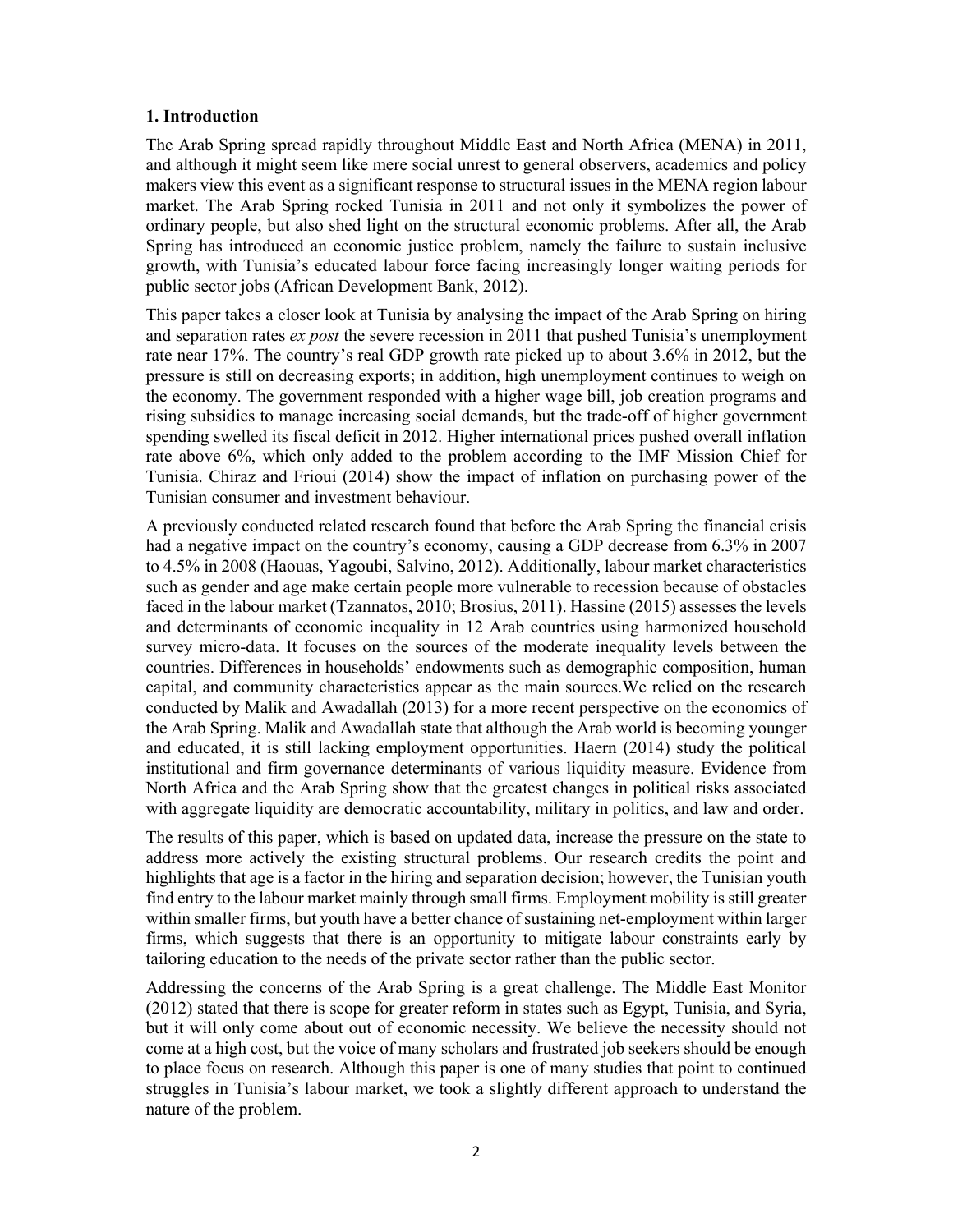Firm level data consisting of 503 businesses with five workers or more operating in five sectors (construction, finance, manufacturing, services, and trade) over the period of January 2007 to December 2012 was used for a general look at the impact on hiring and separation in Tunisia. We combined this data with additional information such as employee age, employment category (top, middle, and lower management), and industrial sectors. The panel data was fitted to explain the quarterly relation between the hiring and separation rates before and after the Arab Spring. We strongly believe that our model results provide valuable insights that should be used to continue research and further engage policymakers in understanding demographic trends and the challenges faced in Tunisia's labour market. This paper narrows in on key variables and helps expose the factors that contribute to sustained job growth for segments of the country's vast population.

This paper examines the dynamics of Tunisia's labour market and quantifies hiring and separation rates ex ante and ex post the Arab Spring. Most of the results of our specified models confirmed viewpoints from previous academic papers, but also several interesting trends helped to explain more about the impacts on hiring and separation based on the estimates and correlation of various variables. For example, we found that age is generally a negative factor in hiring, which is consistent with the high level of youth unemployment. However, the underlying results in our models suggested that employees in lower age groups (18-27) are more mobile in small firms within the informal sector, but net-employment is greatest in larger firms in the formal sector. This highlights that although Tunisia's youth have a better chance of joining smaller firms, better training and development could possibly help with upward mobility and sustained net-employment in the labour market. Our views were shaped during a thorough analysis of model results, and in addition, we utilized scholarly research to form conclusions and recommendations for labour market policymakers.

We also relied on previous research to show that there is some improvement in the national labour market. It is known that even though employment at exportable sectors mainly rises when employment at importable sectors falls, the supply of labour still increased dramatically in Tunisia as women entered the labour market (Haouas, Yagoubi, Heshmati; 2005). Our previous papers highlight signs of strength, albeit very gradually. The growth in female labour force participation places further emphasis on ensuring equal opportunity and room for sustainable net-employment and upward mobility based on skill set and labour market dynamics. This paper shows that gender is less of a factor in hiring and separation, which is good, but age and level in the organization continues to have an impact on hiring and separation. This means that greater involvement in all areas of employment population combined with the right education and efficient policies should result in positive gains for all.

A more efficient policy that incentivizes training and development geared towards the private sector should provide greater opportunity for Tunisia's youth. Ours result indicate that sluggish hiring and greater separation could discourage many labour market participants. We also believe that the potential for another Arab Spring is greater without significant reform as a precautionary measure to reduce its potential negative impacts.

The structure of the paper is as follows. Section 2 briefly summarizes the relevant literature. Section 3 provides a description of the data used in the estimation. Section 4 explains the background of the models and mathematical equations. Section 5 analyses whether certain groups of employees are more exposed to difficulties caused by the Arab Spring and global economic crisis. The analysis will be distinguished by sector of activity, age of employees, their gender, and employment category. Lastly, Section 6 summarize this study and provides policy recommendations.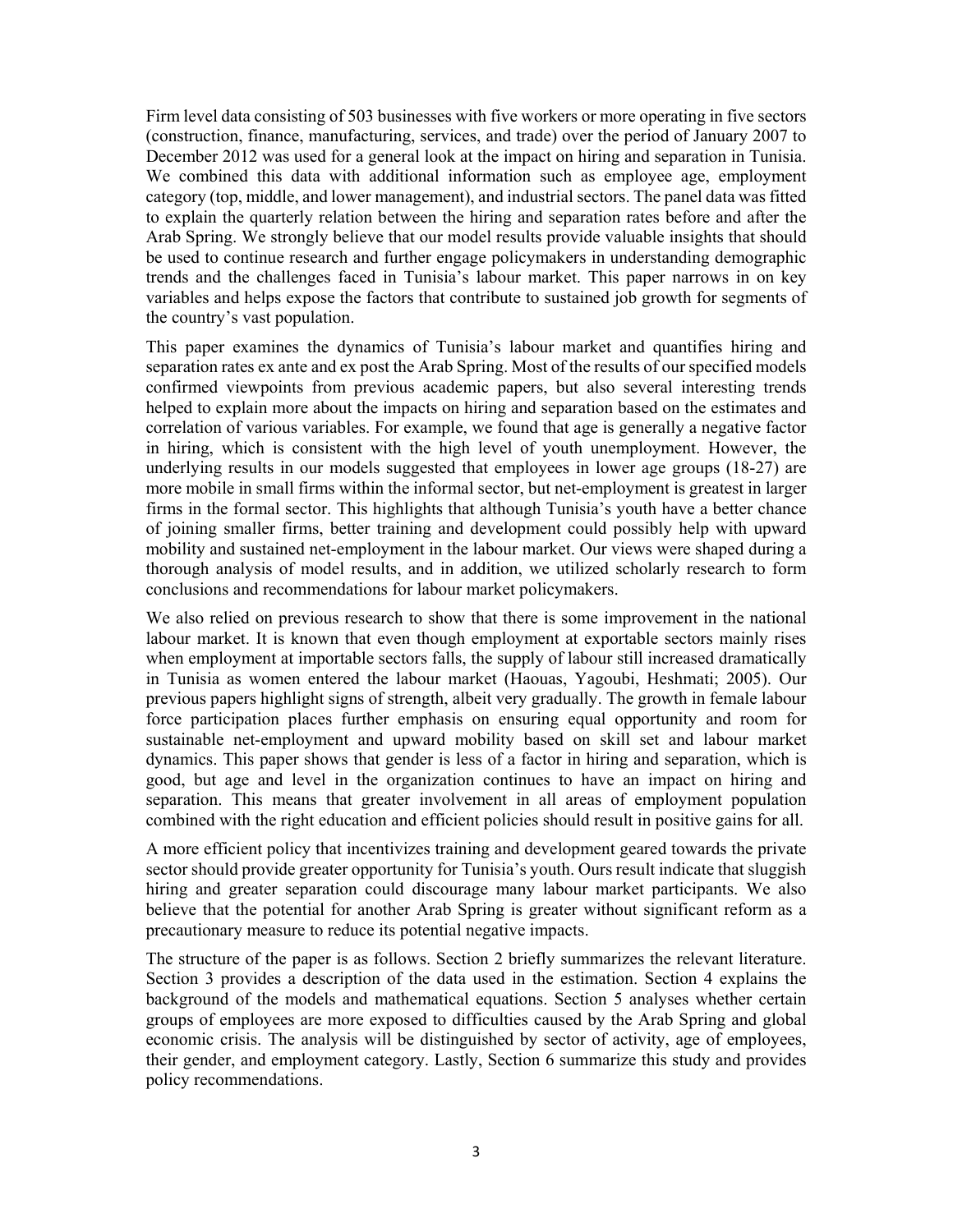### **2. Literature Review**

According to a World Development Report entitled "The Economics of the Arab Spring," the single failure of the Arab world is the absence of a private sector that is independent, competitive, and integrated with global markets (Malik and Awadallah, 2013). The forces of private and public enterprises before and after the Arab Spring are central to our study of the ultimate effect on hiring and separation rates in Tunisia. We used information provided in the World Development Report due to its use of current data and relevant policy implications. The Arab Spring came amidst what was hailed by few as the Arab renaissance, where the policy makers had taken steps to ensure economic stability in the region by shifting towards a much more active private sector, promoting privatization and increased private investments. These reforms had been in place by the 1990s and led to economic growth that had not been witnessed before. However despite these positive efforts the growth rates achieved were the lowest relative to other regions.

Private sector development is a challenge in the Arab world, yet it generates incomes independent of rent streams controlled by the state. This is an important reason why the region must overcome economic barriers that contributed to the rise of the Arab Spring (Malik and Awadallah, 2013). The Arab Spring revolutions were fuelled by poverty, unemployment, and lack of economic democracy and opportunity. Schraeder (2012) looks at the role of the international community in democracy promotion efforts abroad, including in the MENA, which were once thought to be impervious to democratic change. Karshenas et al. (2014) examine prospects for the shift from an authoritarian corporatist social policy regime to a democratic and developmental one. Trabelsi (2014) also examine the impact of political transitions on democracy, corruption and growth in the Arab Spring countries. The Arab governments had failed to recognize the lack of social protection, and the nonexistence of efficient institutions for a social dialogue among representatives of public and private partners in the market. The governments' policies had a positive impact upon a certain rich class but they did not prove to be benefiting the middle class and the poor. The youth bulge dramatically changed the demographic profile of the Middle East (Malik and Awadallah, 2013). The unemployment rates though had fallen since the 1990s, it was the women in the regions who had become more educated now and were unable to find jobs that resulted in high unemployment. Adding to the frustration of the people was the fact that the production was still stuck in the phase of low productivity thus the job opportunities were not high-skilled and low paid. The young and skilled people in the region were faced with inadequate job opportunities.

The unemployment problem is also deeply rooted in the rigid local economic barriers. According to the World Development Report, 58% of exports of (Gulf Cooperation Countries) GCC are with other GCC member countries, and is particularly limited between North Africa and the remaining parts of the Arab World. Tunisia's total exports are the second highest to Jordon in the resource-poor group, but intra-MENA exports are far below the group average. Tunisia suffers from chronic regional socioeconomic imbalance brought upon by promoting larger cities on the eastern coast, whereas central and western regions with unemployment as high as 20% are clearly forsaken by previous governments (Berhouma, 2013). The International Labour Organization also points to the volatile and low economic growth following the Arab Spring which prevents improved labour market outcomes, and has considerable implications in particular for the youth employment outlook. World Economic Forum (2012) and United nations Department of Economics and Social Affairs (2011) sees addressing the 100 million youth and perspective on their employment a challenge.

From 1980's to 2010, per capita income growth had slowed down to only 0.5% per year on average. According to a report from the African Development Bank, ranging between 9 and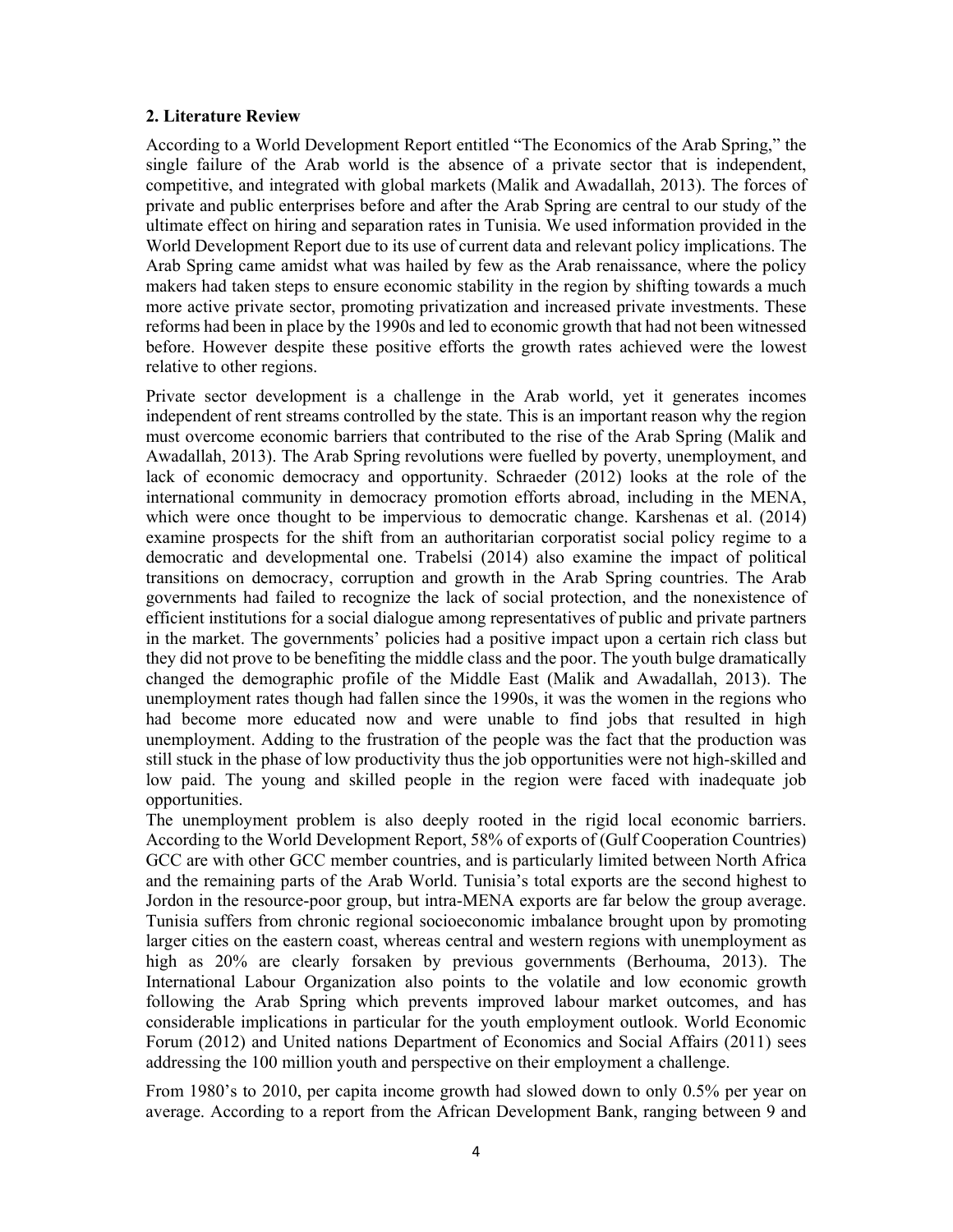15% the Arab region had the highest rate of unemployment in the world. This can be attributed to the job market in the region which lacks growth. Both the governments and industry exhibit low job creation. To understand these impacts requires a deeper understanding of the job market. Previous research has shown that job finding and separation rates both contribute to unemployment. However it is job finding ability that has larger influence over the fluctuations in unemployment as it is found that the separation rate does not alter much (Hall, 2006). Contrary to the general belief that, it is the workers being laid off during recession that contribute to high unemployment, it is actually the inability of the unemployed to find work or the employed to find better work opportunities that explains fluctuations in unemployment. Using US data the job to job transitions are shown to be pro-cyclical in nature justified by a cyclical job finding rate and a-cyclical separation rate (Shimer, 2005).

Worker productivity, interest rates and wage stickiness are found to be affecting the job finding rate (Hall, 2006). In the Arab region the lack of substantial growth in wages directly contributes to the unemployment as workers are forced to work in low paying and low skilled jobs which also affects their productivity. Treating job creation and separation as endogenous variables and considering that labour productivity varies randomly, it has been concluded that the prospect of a cyclical change or shock brings about a fall in the cyclical nature of job creation and these shocks on the other hand upsurge the cyclical nature of job destruction (Mortensen and Pissarides, 1994)**.**

Unemployment is growing rapidly, but it is certainly not exclusive to women and youth; as our study shows that age is more likely a factor in separation decisions rather than hiring, and has a positive influence on labour mobility. In another study of OECD countries, age, education and gender are found to be the main factors affecting worker hiring and separation rates. With age the hiring rates fall and in line with the Arab situation, among a few countries high separation rates are observed for youth as compared to adults (Bassanini and Marianna, 2009). The male youth unemployment rate in Tunisia was last recorded at 18.5% and it is more than three times the male adult rate of 5.7% in North Africa (ILO, 2012a and 2012b). Hasim et al (2013) looks at the role of media of Arab Spring by presenting a gender perspective of the upheaval.

In the long run employment demands respond greatest to output, followed by changes in capital stock, and least by wages (Haouas, Yagoubi, and Heshmati; 2003). We noticed that manufacturing is a leading industry in Tunisia based on its share of employment, but it is also sensitive to seasonal factors and when connecting previous research to our latest studies, we can conclude that micro factors such as output, capital stock, and wages are considered in the hiring and separation decisions. Manufacturing increased as production becomes more skill and technology intensive, which means that business and economic growth should positively affect labour market trends.

The Arab Spring has by no means disappeared, but will continue to affect the region for many months, if not years, to come (Middle East Monitor, 2012). Unlike several other Arab countries, Egypt and Tunisia underwent relatively mild political transitions and only experienced temporary recessions, despite the collapse of the key components of foreign investment and tourism. However, the Middle East Monitor suggests that there is reason to be optimistic about Tunisia as smooth elections and a modest return to growth is underway; but we should remain cautious of the external environment with risks of conflict on the Libyan border. Furthermore, economic necessity suggests measures as to expand the scope for reform and to introduce greater privatization (Middle East Monitor, 2012).

Reform should also include trade liberalization which has long-run effects on employment and wages. Our previous research (Haouas, Yagoubi, Heshmati; 2005) shows that there were two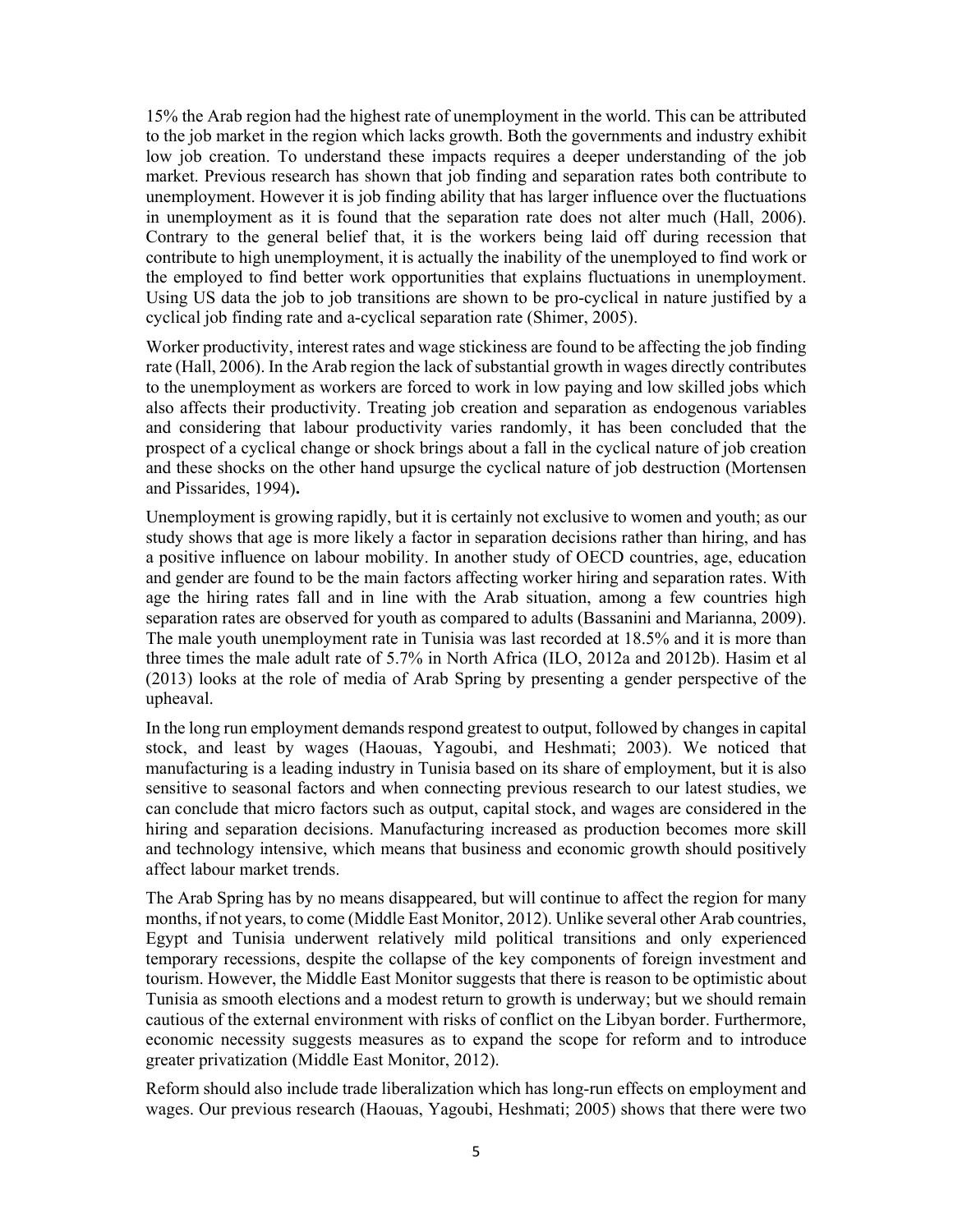different phases of employment evolution in exportable and importable sectors: weak growth until 1974, and stronger growth between 1975 and 1976. The private sector will benefit from trade liberalization which could bode well for employment. One problem is that Tunisia is not well integrated with global markets as private sector development remains a challenge. The region must overcome economic barriers especially as the demographic profile of the Middle East skews more to the growing youth bulge. There is a struggle for inclusion as physical mobility is restricted across borders. From 1996 to 2006, the labour force in the MENA grew three times as much annually as in the rest of the development world (Malik, Awadallah; 2013).

A broader look at Tunisia's labour market starts with identifying the process of adjustment in employment. This paper analyses employment mobility and the factors that contribute to hiring and separation based on firm size. We noticed that the lower age groups are more mobile across the spectrum, but have a greater chance of sustaining net-employment with larger firms. Our previous study (Haouas, Yagoubi, and Heshmati, 2003; Heshmati and Haouas, 2011) which uses industry and time specific data to determine factors affecting adjustment in employment and labour use efficiency provides a strong background to this analysis.

#### **3. The Data**

The data used in this study was collected from the Social Security Fund (CNSS) of Tunisia on a large sample of 503 firms with five workers and more, totalling 12,072 observations between January 2007 and December 2012 on a quarterly basis. The focus has been on the employment status in different sectors, such as Construction, Finance, Manufacturing, Services and Trade. The main indicators consist of the number of hiring, number of separations and total employment effects. In addition, the analysis includes the top, middle, and lower manager employment categories; gender; age cohorts (from 18-24 up to 55-64), formal and informal industries, labour mobility, and net-employment and time trend. Age, gender, age cohort and managerial levels are expressed in shares of total, while mobility is defined as sum of hiring and separation and net-employment is the difference between hiring and separation. An employee who will find a job in the firm at time t is counted in the total number of hiring variable, while those leaving the firm at time t, will be included in the total number of separation (Haouas et al., 2012 and Brosius, 2011). For the workers who are not included in the hiring or separation categories we identified three situations: they work in another firm; they start their own business, or leave the workforce as unemployed. However, the information regarding these three options is not available in the CNSS of Tunisia. Ultimately, the data was used to explain the measurable impact of the Arab Spring on hiring and separation rates.

The summary statistics of the data was obtained through univariate procedures and is reported in Table 1. The mean for both indicators, number of hiring and number of separation is similar-3.513, respectively 3.510, which means that on average, the number of employees who would find a job in the firm at time t is equal with the number of workers that would leave the firm at time t. The average firm level employment is 118, with most part of the employment forces in lower management (77.7%, on average), occupied by males and female (73.8%, respectively 44.6%, on average) with the highest concentration within the 45-54 age cohort (36.5, on average). The finance, manufacturing, and trade sectors averaged the highest employee count.

#### Insert Table 1 here

The summary statistics of the data show large variations in hiring and separation of firms across different industrial sectors, sizes and over time and seasons. The different rates shares by gender and managerial categories greatly differ as well. Analysing the value of Pearson correlation coefficients among the variables reported in Table 2 show consistent results, as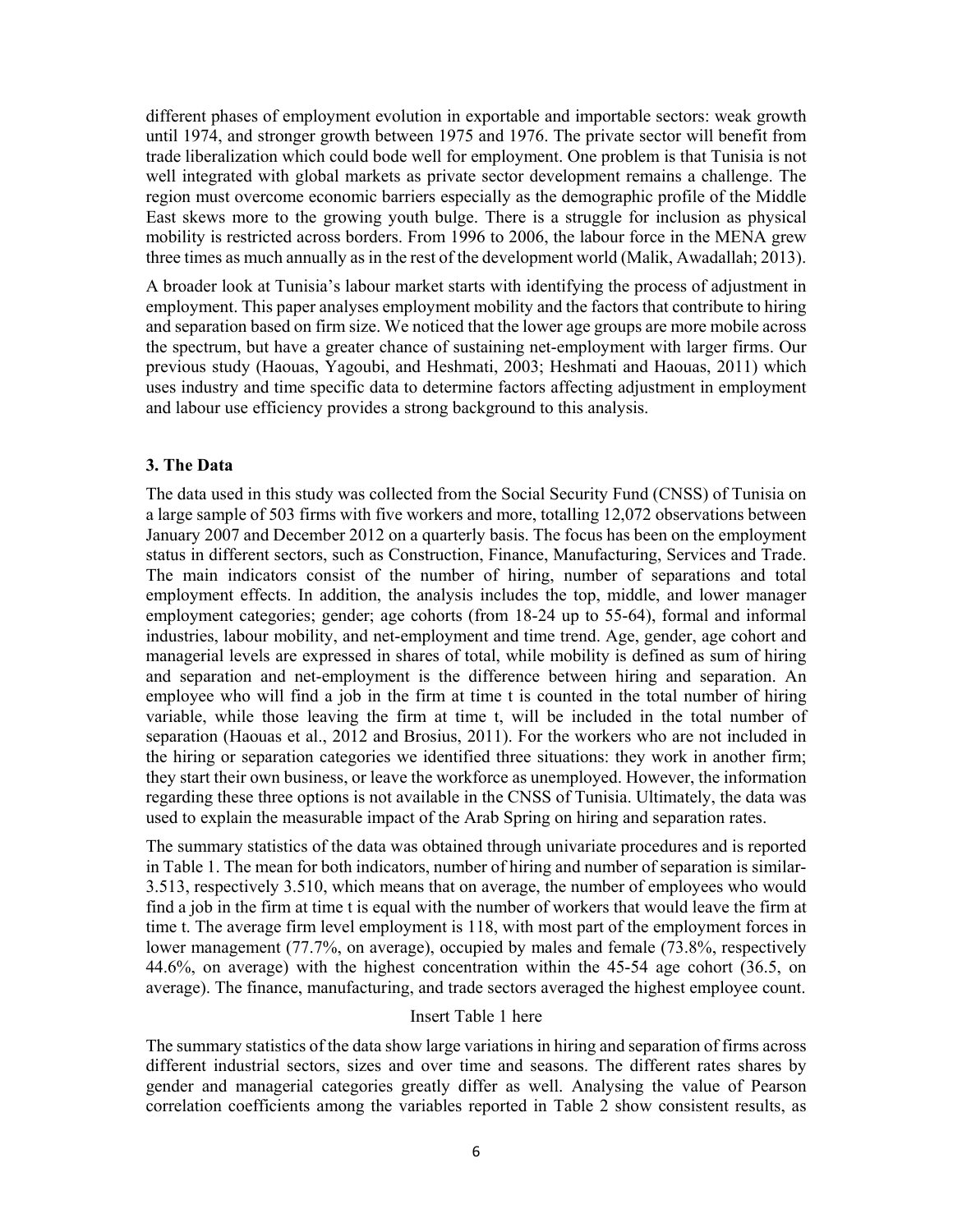follows: the hiring rate is negatively correlated with the separation rate (-0.065); the top management has a negative correlation with the hiring-rate (-0.046), while both middle and low management are positively correlated with the same indicator (0.0046, respectively 0.046). We identified a positive correlation between the separation rate and the management at all levels. Female employment is negatively correlated with the hiring-rate (-0.009), while there is a strong negative correlation (-0.084, -0.087 and -0.082) among the 18-24, 35-44, 45-54 age cohorts and net-employment.

#### Insert Table 2 here

We concluded that perhaps top management employees keep their position for a longer period, thus, given the negative correlation with the hiring rate it is an interesting contrast to the strong correlation between males and mobility in the 18-24 age cohorts. This evidence supports the fact that both Tunisian youth and the 35-54 age segments face an ongoing struggle to remain in the labour market; in addition, females are less likely to be hired. The statistical results obtained are consistent with the market realities: in 2013, the unemployment rate among youth with a university degree has doubled since 2005, numbers explained by the vulnerable political and economic situation.

#### **4. Models and Estimation Procedure**

The labour market outcome  $(Y)$  is determined by individual  $(X)$ , industry  $(Z)$ , labour market (M) characteristics and the state of technology (T). This theoretical model is written as:

## $Y = f(X, Z, M, T)$

We constructed an integrated database in order to offer a better comparison of the factors contributing to hiring and separation rates in Tunisia before and after the Arab Spring. We worked with six main models including outcomes of hiring and separation levels, hiring and separation rates, mobility, and net-employment. Each model was estimated five times using pooled data, small firms (less than 55 employees, which is the median of the data), large firms (55 and more employees), formal firms (manufacturing, trade, and finance), and informal firms (construction and services assuming they can absorb informal activities easier). This means a total of 30 models based on the fixed effects estimation method with robust standard errors controlling for all possible firm, industry and labour market heterogeneity effects. The 6 basic models with different dependent variables are not nested, but for each model the pooled and those size and formal related are nested and can be tested to establish possible response heterogeneity. The result from the comprehensive sensitivity analysis is expected to shed lights on actual labour market conditions in Tunisia and its evolution during the global economic recession and Arab Spring events.

Since there were too many model combinations, we decided to drop several and focus on the remaining important ones with the best fit considering the trade-off between  $R<sup>2</sup>$  and the number of estimated parameters. The trade-off is a richer model specification that produces a higher  $R^2$ value; however, many parameters can also reduce the usefulness of the model as a result of over-parameterization and multicollinearity. The tables included in this paper display the main results of our study.

We specified and estimated level models of hiring and separation, but then changed the specification to hiring and separation rates (shares) in order to emphasize the best way to model hiring and separation rates. In specifying the mobility and net-employment models, we looked at level and shares of the total hiring and separation or their difference. We continued to explore the firm size and formality of sectors. The size classification is based on number of employees;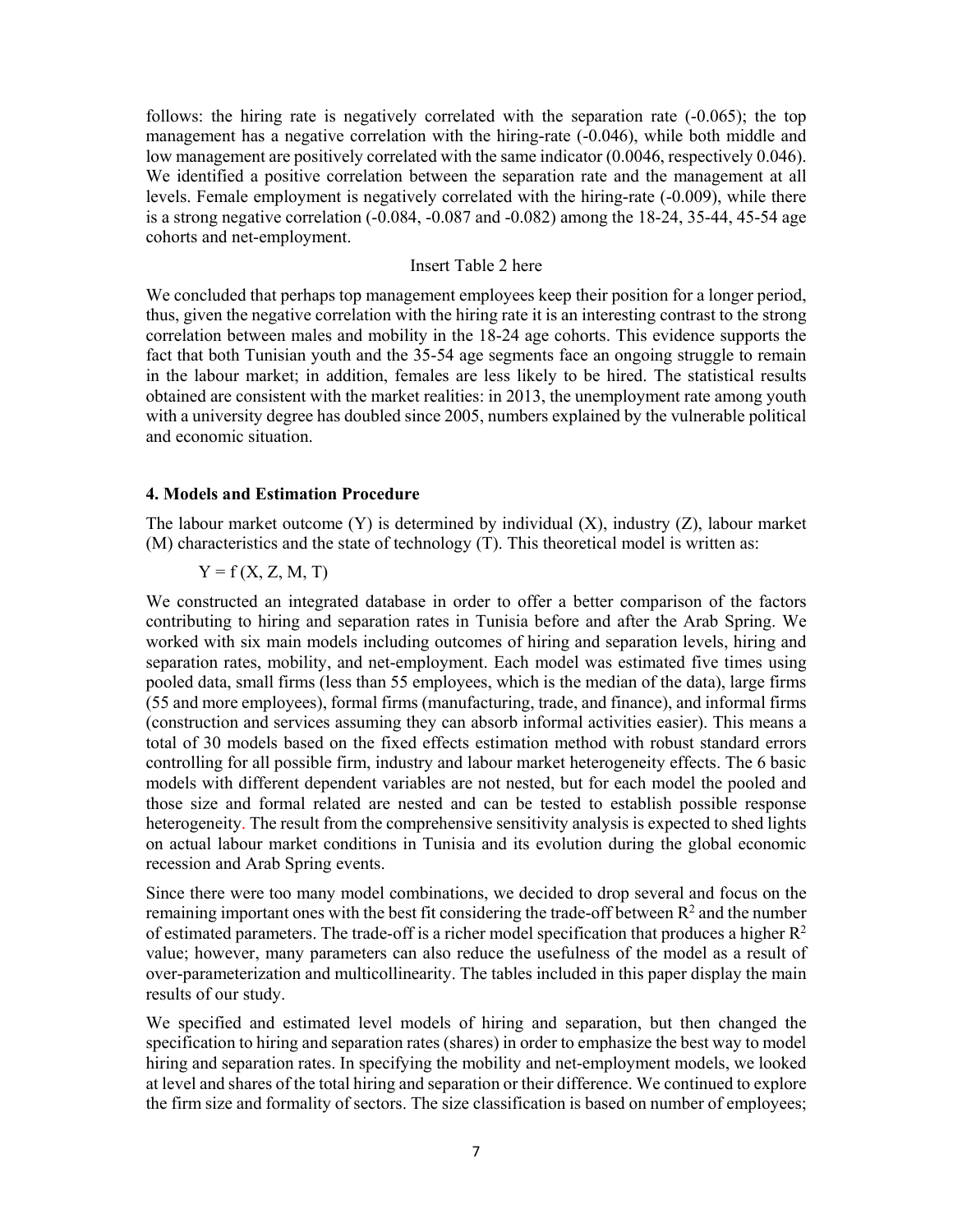for the threshold, we use median, while for the formal informal we have no direct information. We treat sectors with less tied regulations as informal sectors. Several models are non-nested but jointly provide useful information about the Tunisian labour market and on how to improve the employment conditions in particular for the youth.

#### **4.1 Hiring and separation level models**

As previously explained, an employee is included in the total number of hiring if he/she will find a job in the firm at time  $t$ . For those leaving the firm at time  $t$ , they will be counted in the total number of separation (Haouas et al., 2012 and Brosius, 2011).

The number of generic firm's hired employees  $(H_{it})$  is estimated by the subsequent regression Model 1:

$$
H_{it} = \alpha + \beta E_{it} + \gamma_2 M M_{it} + \gamma_3 T M_{it} + \delta_1 M_{it} + \xi_2 A 2_{it} + \xi_3 A 3_{it} + \xi_4 A 4_{it} + \xi_5 A 5_{it} + \varphi_2 S 2_i + \varphi_3 S 3_i + \varphi_4 S 4_i + \varphi_5 S 5_i + \tau_2 Y 2_t + \tau_3 Y 3_t + \tau_4 Y 4_t + \tau_5 Y 5_t + \tau_6 Y 6_t + \upsilon_2 Q 2_t + \upsilon_3 Q 3_t + \upsilon_4 Q 4_t + \psi A S_t + \varepsilon_{it},
$$
\n(1)

where *E* is number of employees representing the firm size; *i* and t refer to firm and quarter time periods; *MM* and *TM* are numbers of medium and top-level managers at time; *M* represents the number of male employees; *A2*- *A5* refer to the number of employees aged cohorts 25-34, 35-44, 45-54 and 55-64; *S2* to *S5* are dummy variables identifying the sectors where firms belong to; *Y2* to *Y6* are a series of year-related dummies; *Q2* to *Q4* are a series of quarterrelated dummies; *AS* is a dummy related to period included in the first three quarters of 2011 capturing the Arab Spring effect; and finally *ε* is a random error term, assumed to be normally distributed, with mean zero and constant variance showing no autocorrelation and no heteroskedasticity. The variables *TM*, *F*, *A1*, *S1, Y1* and *Q1* are omitted to serve as reference for remaining categories in the groups.

A similar model with the same regressors, is applied for the number of generic firm *i*'s separation employees at time  $t(F_{it})$  labelled as Model 2:

$$
F_{it} = \alpha + \beta E_{it} + \gamma_2 M M_{it} + \gamma_3 T M_{it} + \delta_l M_{it} + \xi_2 A 2_{it} + \xi_3 A 3_{it} + \xi_4 A 4_{it} + \xi_5 A 5_{it}
$$
  
+  $\varphi_2 S 2_i + \varphi_3 S 3_i + \varphi_4 S 4_i + \varphi_5 S 5_i + \tau_2 Y 2_t + \tau_3 Y 3_t + \tau_4 Y 4_t + \tau_5 Y 5_t + \tau_6 Y 6_t$   
+  $\upsilon_2 Q 2_t + \upsilon_3 Q 3_t + \upsilon_4 Q 4_t + \psi A S_t + \varepsilon_{it},$  (2)

#### **4.2 Hiring and separation rate models**

The models above was based on the levels of hiring and separations. The hiring rate as share of employment has been computed by the following formula:

$$
HR_{it} = H_{it}/E_{it} \ (i = 1, \ldots, 503); \ (t = 2007_{q1}, \ldots, 2012_{q4})
$$

where  $HR_{it}$  is the hiring rate,  $H_{it}$  is the number of hiring and  $E_{it}$  represents the employment size of the firm *i* at the time *t,* representing quarters, *q.* 

The number of generic firm *i*'s employees hired per total number of employees in a given quarter at time *t* is estimated by the subsequent regression Model 3:

$$
HR_{it} = \alpha + \beta E_{it} + \gamma_l MM_{it} + \gamma_2 TM_{it} + \delta_l M_{it} + \xi_2 A 2_{it} + \xi_3 A 3_{it} + \xi_4 A 4_{it} + \xi_5 A 5_{it}
$$
  
+  $\varphi_2 S 2_i + \varphi_3 S 3_i + \varphi_4 S 4_i + \varphi_5 S 5_i + \tau_2 Y 2_t + \tau_3 Y 3_t + \tau_4 Y 4_t + \tau_5 Y 5_t + \tau_6 Y 6_t$   
+  $\upsilon_2 Q 2_t + \upsilon_3 Q 3_t + \upsilon_4 Q 4_t + \psi A S_t + \varepsilon_{it}$  (3)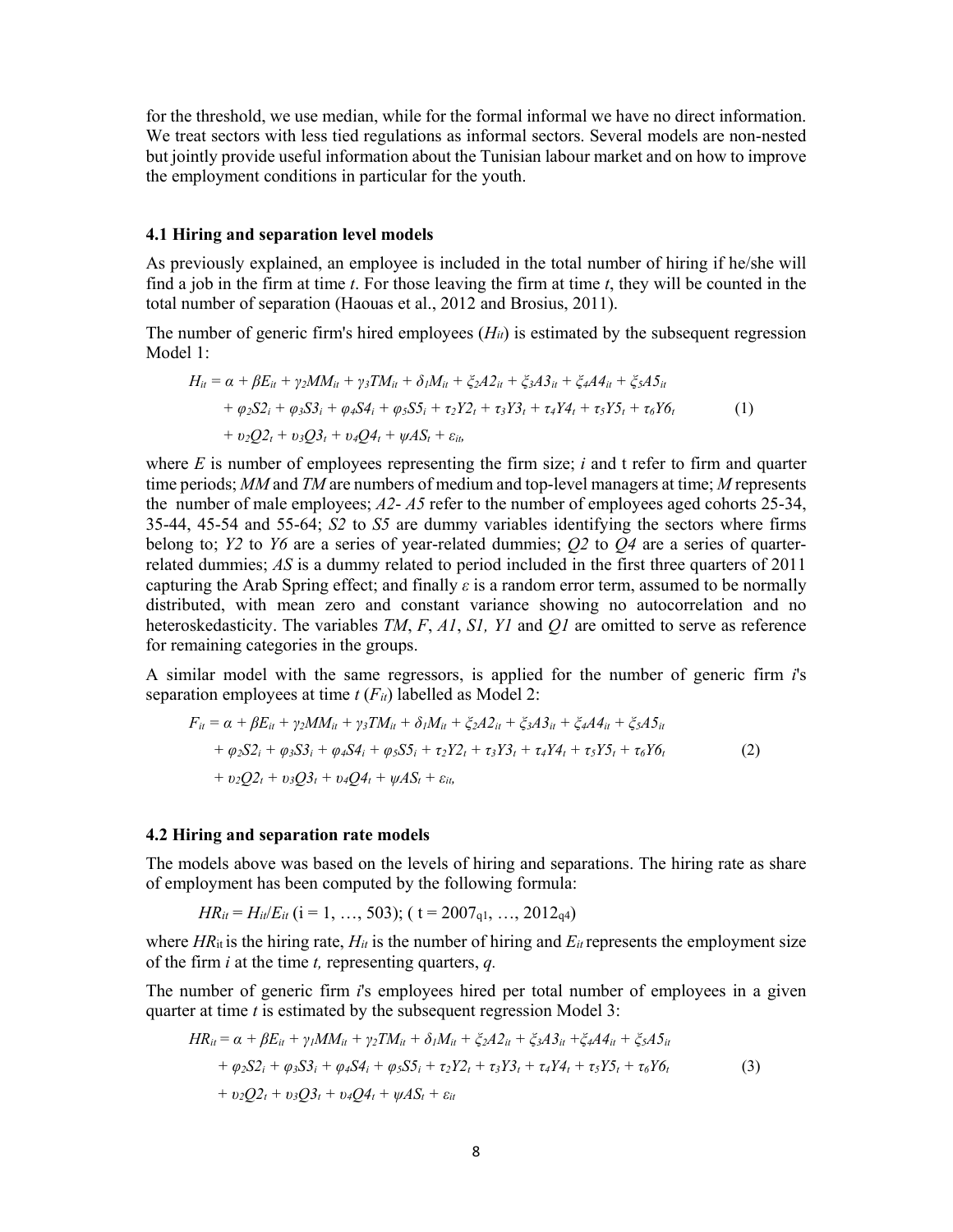where the already introduced variables have the same construction and meaning as those described above. Managerial, age cohorts and male variables are defined as shares total. A similar model is also used to estimate the number of generic firm *i*'s employee separation rate per total number of employee  $(FR_{it} = F_{it}/E_{it})$  specified as Model 4:

$$
FR_{it} = \alpha + \beta E_{it} + \gamma_l M M_{it} + \gamma_2 T M_{it} + \delta_l M_{it} + \zeta_2 A 2_{it} + \zeta_3 A 3_{it} + \zeta_4 A 4_{it} + \zeta_5 A 5_{it} + \varphi_2 S 2_{i} + \varphi_3 S 3_{i} + \varphi_4 S 4_{i} + \varphi_5 S 5_{i} + \tau_2 Y 2_{t} + \tau_3 Y 3_{t} + \tau_4 Y 4_{t} + \tau_5 Y 5_{t} + \tau_6 Y 6_{t} + \upsilon_2 Q 2_{t} + \upsilon_3 Q 3_{t} + \upsilon_4 Q 4_{t} + \psi A S_{t} + \varepsilon_{it}
$$
\n(4)

#### **4.3 Mobility and net-employment models**

These models, with the same set of regressors described above, are also used to estimate the total amount of the generic firm *i*'s mobility  $(Mob_{it} = H_{it} + Fu)$  and net-employment  $(NE_{it} = H_{it} + Fu)$ - *Fit*) at time *t*. The models 5 and 6 are specified, respectively:

$$
Mob_{it} = \alpha + \beta E_{it} + \gamma_l M M_{it} + \gamma_2 T M_{it} + \delta_l M_{it} + \xi_2 A 2_{it} + \xi_3 A 3_{it} + \xi_4 A 4_{it} + \xi_5 A 5_{it}
$$
  
+  $\varphi_2 S 2_i + \varphi_3 S 3_i + \varphi_4 S 4_i + \varphi_5 S 5_i + \tau_2 Y 2_t + \tau_3 Y 3_t + \tau_4 Y 4_t + \tau_5 Y 5_t + \tau_6 Y 6_t$   
+  $\upsilon_2 Q 2_t + \upsilon_3 Q 3_t + \upsilon_4 Q 4_t + \psi A S_t + \varepsilon_{it};$  (5)

$$
NE_{it} = \alpha + \beta E_{it} + \gamma_l MM_{it} + \gamma_2 TM_{it} + \delta_l M_{it} + \zeta_2 A 2_{it} + \zeta_3 A 3_{it} + \zeta_4 A 4_{it} + \zeta_5 A 5_{it} + \varphi_2 S 2_i + \varphi_3 S 3_i + \varphi_4 S 4_i + \varphi_5 S 5_i + \tau_2 Y 2_t + \tau_3 Y 3_t + \tau_4 Y 4_t + \tau_5 Y 5_t + \tau_6 Y 6_t + \upsilon_2 Q 2_t + \upsilon_3 Q 3_t + \upsilon_4 Q 4_t + \psi A S_t + \varepsilon_{it};
$$
\n(6)

#### **4.4 Mobility and net-employment models by other characteristics**

The estimations are conducted by two main characteristics, namely size of firms and formal/informal character of the industries. The last two models of mobility and netemployment (5 and 6) are also used to forecast firms' mobility and net-employment each in two subgroups, created based on the size of companies and formal/informal nature of the industry sector. One model is estimated among the companies with less than 55 (median) employees and one on those having 55 or more employees. Considering formal/informal character of the industry sectors, we classified finance, trade, and manufacturing sectors as formal, while service and constructions sectors are potential informal sectors. The last four models are labelled as models 7 and 8 and 9 and 10, respectively. The set of explanatory variables are constant across different model specifications.

#### **5. Analysis of the Results**

#### **5.1 Hiring and separation level models**

Table 3.A displays the results of the level models: hiring and separation, with parameter estimates and standard errors. The models explain 89.6% and 74.8% of variations in hiring and separation, respectively. The employment size of the firm is positively correlated with hiring but is statistically insignificant or unrelated to separation. The results show that gender, represented by male, is a statistically significant variable in both hiring and separation models. The positive sign suggests that males are more often hired and separated compared to their female counterparts. Given the results, the gender factor leads to a unique conclusion - namely the strong impact of this indicator in the hiring model. The analysis shows some interesting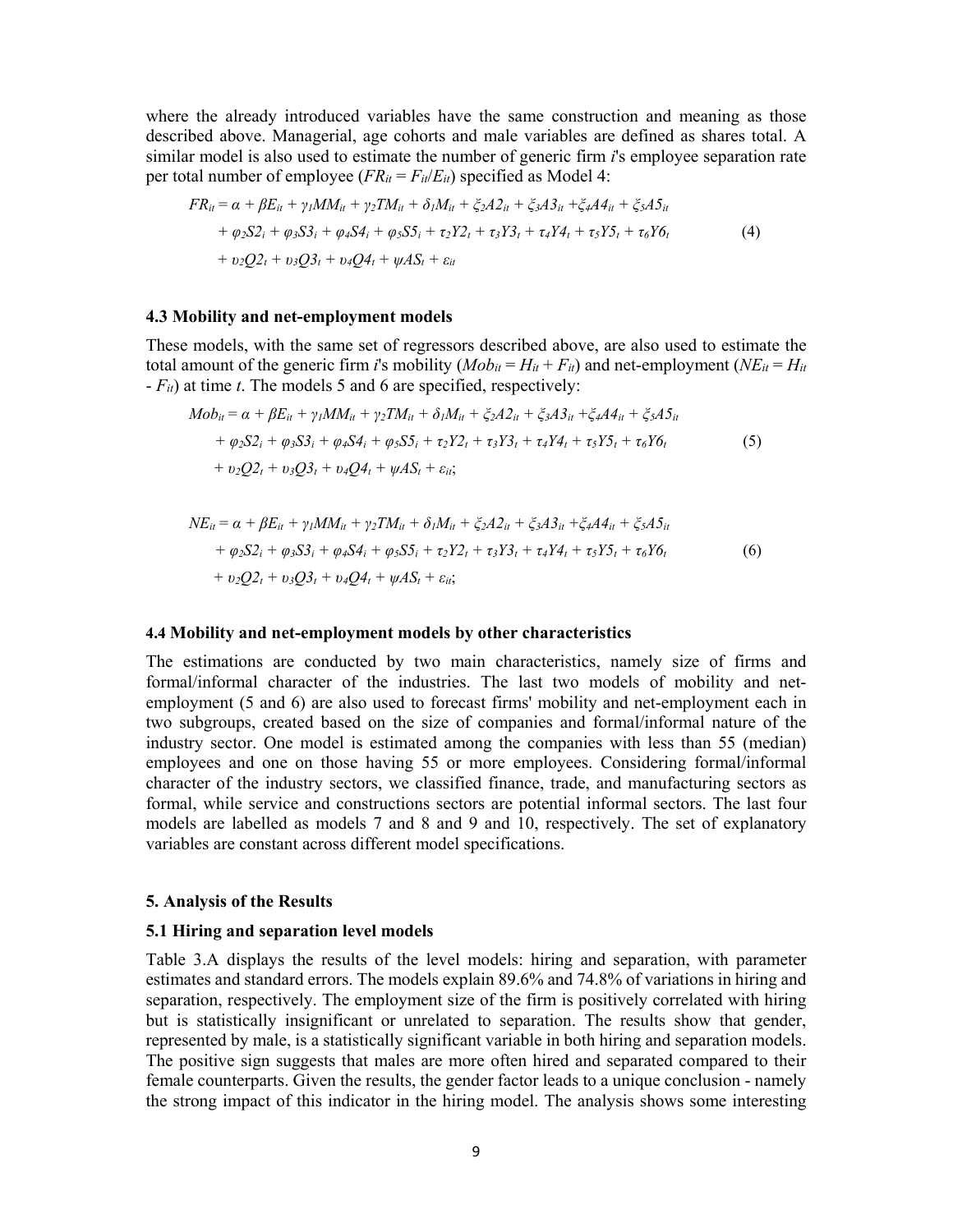findings in the case of other variables as well that could help to explain hiring and separation patterns in greater detail.

### Insert Table 3.A here

The hiring model results indicate that, although generally, age is a negative factor in hiring, it has a positive impact on separation. The reference age cohort is the 18-24 segment. We conclude that employers are more likely to consider age below 35 as a determinant factor in hiring. However, age seems to be an insignificant factor in the separation decision. The latter could be a variable that is affected by labour market regulations, committed employment contract time and the level of experience in the field. Our analysis question is whether employers are willing to dismiss the older workers in order to trigger an effective increase in mobility that will open new opportunities for youth to establish a sustainable presence in the labour market. We also found that the manufacturing sector has a more negative effect on hiring compared with the reference sector of finance, despite occupying a large share of total employment. The result shows that both hiring and separation are much lower after the start of the Arab Spring. Therefore, the data suggests that Tunisia's labour market is still vulnerable, but a deeper analysis on the raw data is needed to discover the reasons behind hiring and separation *ex ante* and *ex post* the Arab Spring.

The hiring and separation behaviours of middle and top managements are different compared to those of the low management category. The hiring is favourable to middle but not favourable to top management relative to the low management category. Separation is positively correlated with the professional level. Despite yearly variations, the dummies registered every year show less hiring and greater separations over time compared to the base year (2007). Similar variation and patterns are found in relation to seasonal dummies.

### **5.2 Hiring and separation rate models**

Table 3.B displays the results of the employment share models: hiring and separation rates. These models performances in explaining variations in hiring and separation rates are 46.7 and 34.0, respectively. Compared with the separation level model, the separation rate model has a much lower variation measured as root mean square error. Here, we note that the size of firms has positive effects on both outcomes. When considering employment category, middle category is negatively associated with hiring, compared with low category, but no effects are found in relation with separation. We also note that the second age cohorts share (25-34 age segment) has a higher estimate in the hiring model compared to that of the separation model, which is not significant. The age cohort effects are in general very similar to those registered in the level models, with negative hiring for ages above 35 and positive association between age and separation rate.

### Insert Table 3.B here

The hiring rate model also returned negative estimates for the yearly dummy variables compared to the reference year of 2007, while separation rates were all positive and statistically significant. The negative hiring rate and the positive separation estimates are declining over quarters. This indicates systematic seasonal flow in employment or variations in hiring and separation patterns; moreover, hiring tapers off during the fourth quarter as explained in both share models.

All 4 industry sectors show lower hiring rate compared with the reference sector of finance. None of the industry effects is significant in terms of separation rates. This shows evidence of industry heterogeneity in the hiring rate model, which suggests that some industries are more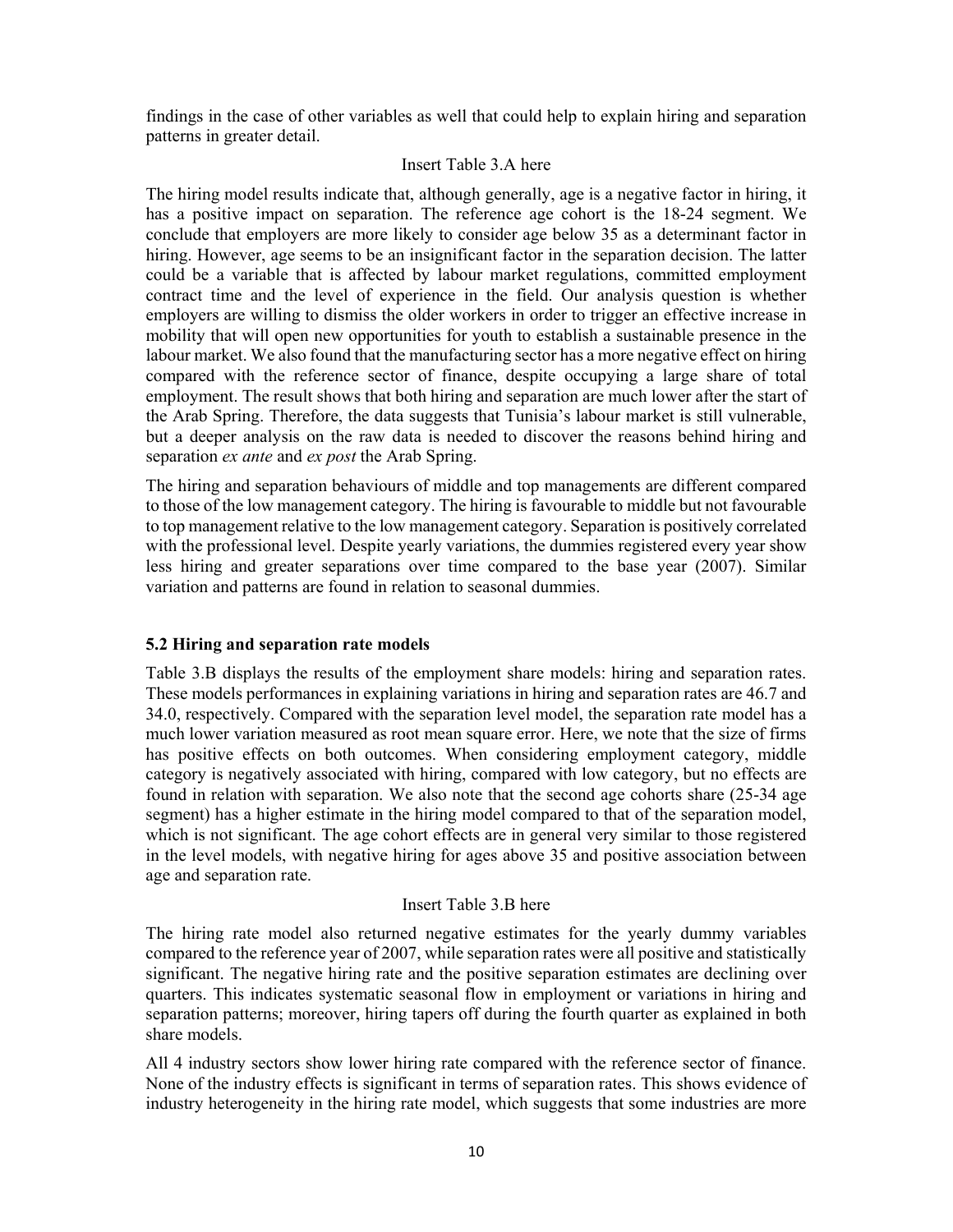vulnerable to changes in the labour market, given its negative estimate in the original hiring level model in Table 3.A We also realized that the Arab Spring variable was negative in the hiring rate model, but unlike in the level model case, a positive estimate in the separation rate model.

## **5.3 Mobility and net-employment models**

The estimation results for the labour mobility and net-employment models are reported in Table 3.C. The fit of the model measured by  $R^2$  is much higher in the net-employment model compared with the mobility model, 0.547 vs. 0.1274, although the model variances are similar. The size of firms measured as number of employees has positive effects on both mobility and net-employment. Considering the employment type variables, we obtained a similar sign patterns as those of the level model. The evidence shows that middle management has a positive estimate in the mobility model, but a negative estimate in the net-employment effect model. The top management share estimate is negative in mobility, but positive in net-employment, which suggests that although the upper management group is relatively settled in the labour market, it still has effects on broader net-employment. In addition, the middle management has an impact on mobility.

# Insert Table 3.C here

It is interesting that the age2 and age3 cohorts' shares had positive estimates in the mobility model, but the age4 and age5 cohort shares had negative estimates in the same model. Lower age groups tend to be more flexible, which was also explained in our previous models. However, Table 3.C shows that lower age cohorts, especially age3, have higher negative estimates in the net-employment effect model.

The yearly dummies for mobility indicate consistent results with our previous hiring level and rate models, in which mobility is reduced over time. On the contrary, the net-employment showed a changed sign from mainly positive to negative, interpreted as lower net-employment between 2008 and 2012 compared to 2007. The findings of the previous model show that hiring tapers off during the fourth quarter, which is why the estimate was positive in the mobility model, but negative in the net-employment model. The explanation relates to the effect of the seasonal trends. Meanwhile, the negative industry sector estimates suggest greater mobility in the finance sector.

# **5.4 Mobility by net-employment models by firm size**

The results of the mobility and net-employment models by firm size, small and large, is displayed in Table 3.D. Mobility and net-employment vary across different characteristics of the employees and other determinants. Comparing the results by firm size, we get a better sense of labour market conditions, which can be influenced by the business cycle. Generally, we hypothesized that smaller firms are more vulnerable to changes in the business cycle, which can have a negative effect on their net-employment and mobility in the labour market if the conditions get worse. After the 2008 global recession and heightened structural issues that contributed to the rise of the Arab Spring in 2010, we expected that the results would reflect these fundamental shifts in Tunisia's labour market. For small size businesses, mobility decreases with the number of employees but an increase in the number of employees determines an upward trend of net-employment. The opposite holds for large size.

### Insert Table 3.D here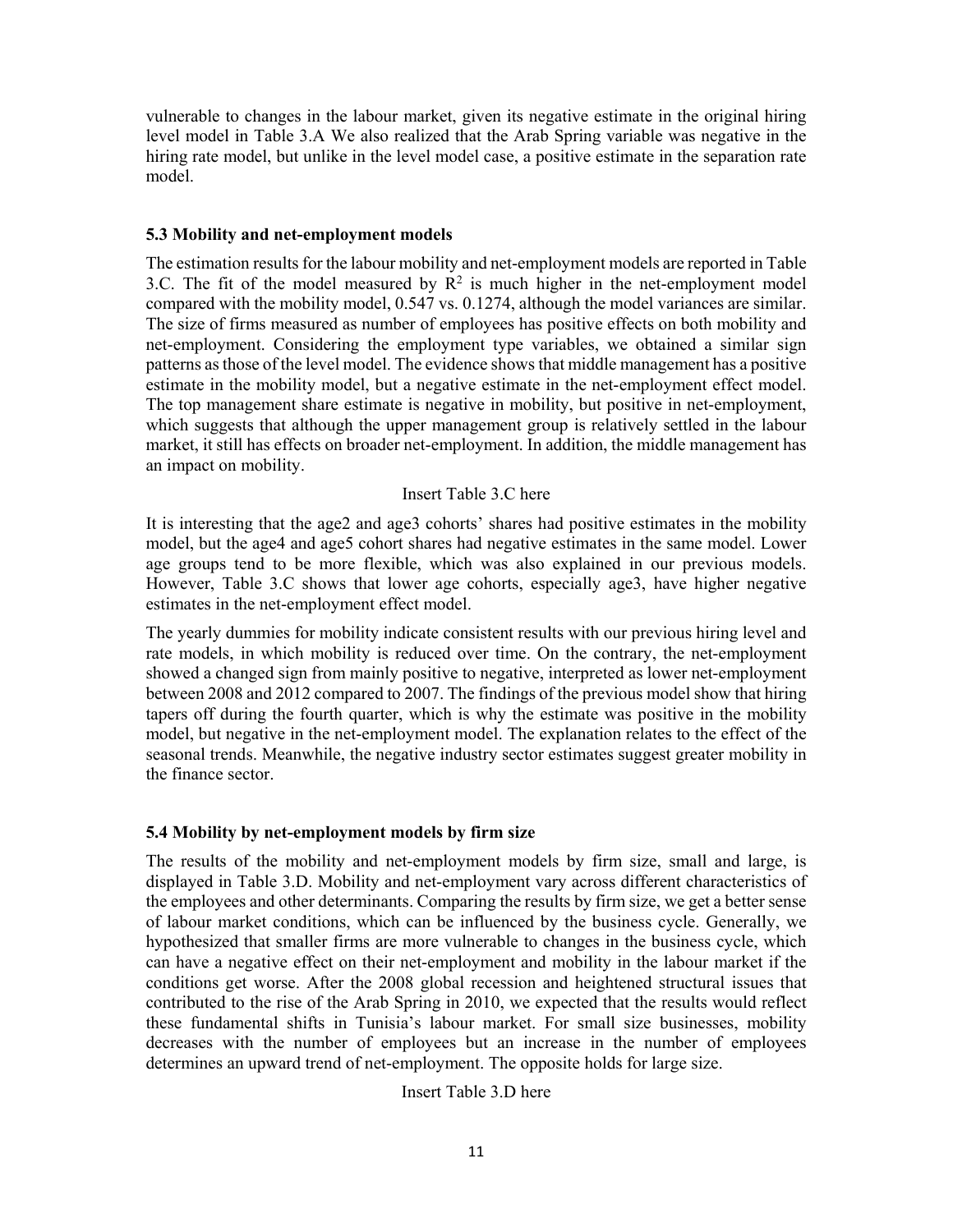The share of top management has a positive estimate in the small size net-employment model, a greater estimate in the large size mobility model, but a negative and insignificant estimate within the large size net-employment model. The results suggest that although top management is usually stable as explained in previous models, mobility is greater in large size firms for the top management group. We suspect that opportunities for top-level management are higher in larger firms than smaller firms, which could influence mobility.

The lowest two age cohorts' positive estimates are associated to the small size mobility and net-employment models. However, despite having positive estimates in the large size mobility model, the two lower age cohorts had negative estimates in the large size net-employment model. The remaining higher age cohorts' shares returned negative estimates in all models when comparing firm sizes. The results suggest that lower age groups have a greater share of mobility and net-employment in small firm size class, but not so much in the case of large size firms. Given that further details would be provided later, we conclude that younger workers might benefit more of the available opportunities within smaller firms and entrepreneurial ventures that will train and develop a skilled workforce. As a result, they will be qualified for higher-level opportunities in larger private sector firms.

Quarterly and yearly dummy variables were largely consistent with those from our previous models, showing little changes. Mobility and net-employment by size are negatively associated with time. The picture of small size firm mobility is different. However, given the sector breakdown we found that mobility was generally greater in larger firms relative to smaller firms. In comparison with the finance sector, the service area had a negative estimate in the small size mobility model, but the estimate for small size net-employment model was positive. The estimates for large size service firms are opposite. The evidence shows a different scenario for the remaining sectors: trade, construction, and manufacturing.

Additionally, despite large variations in fit of the models lower for mobility and higher for netemployment, the standard robust errors were largely the same across all models when comparing mobility and net-employment by size. The Arab Spring has a positive effect on mobility and a negative effect on net-employment of small size firms. However, for the large size firms, both have declined *ex post* the Arab Spring.

# **5.5 Mobility and net-employment models by formal/informal sectors**

Table 3.E displays the summary results of the mobility and net-employment models by formal/informal sectors classification. Formal sectors are monitored by all forms of government regulations and included in GNP, whereas the informal sector operates in the underground economy – often with employees who do not benefit of job security, where participation could be influenced by the desire to avoid regulation and taxation (Williams, 2005). Assaad (1993) view informal institutions to be significantly important in shaping the labour market relations. It is important to compare the results of both formal and informal sectors in order to get a better understanding of labour market conditions that often is not reported. We considered the possibility that hiring and separation levels and rates and mobility and net-employment only reflect one side of the economy; given the focus on firm size in the previous model, we determined that the formal and informal sectors would provide greater insight into employment trends during the Arab Spring. Formal and informal are distinguished on an *ad hoc* basis by separating the industries according to their actual market characteristics. This approach is used in the absence of data regarding the formal nature of the firms operation.

Insert Table 3.E here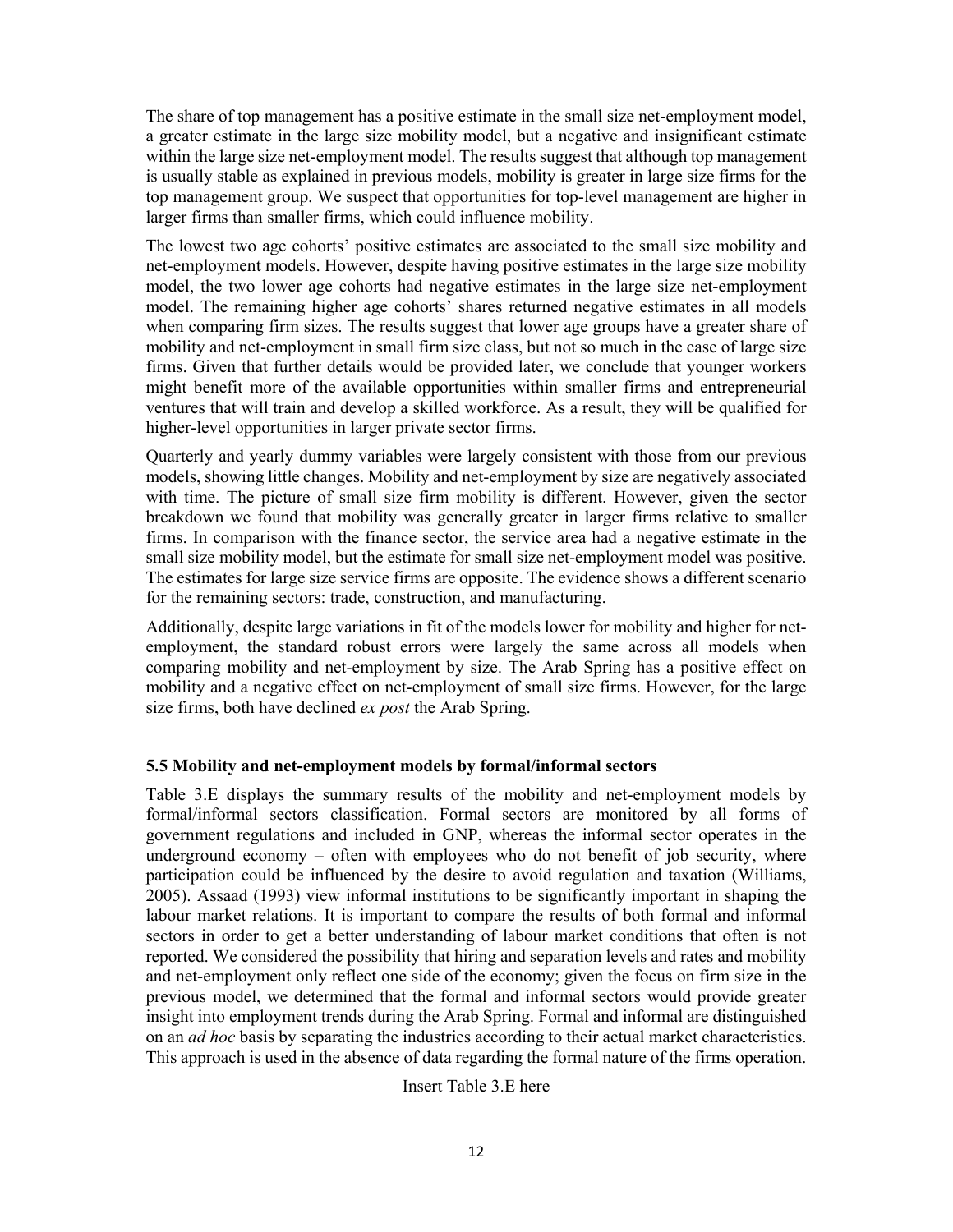We do not find much difference in mobility and net-employment by formal nature of firms in regards with the number of employees. The younger age cohorts (age2 and age3) have positive estimates in the formal mobility model, but age3 cohort has a negative estimate in the formal net-employment model. Age2 cohort had the only positive estimate in the formal netemployment model, whereas age4 cohort had negative estimates in both formal mobility and net-employment effect. While mobility is positive in the informal sectors for all age cohorts, in the informal sector the net-employment effect is negative. The age2 cohort received the highest informal mobility estimate (0.169). The results were mixed, but suggest that the netemployment effect is greater in formal sectors for the younger age cohorts. While mobility is better in the informal sector, all age cohorts would benefit of a positive impact on netemployment in the formal sector.

All yearly and quarterly dummies signs were consistent with our previous models, which point out too little change in mobility and net-employment from 2008 to 2012. Seasonal factors were less noticeable in the results, but quarters 2, 3 and 4 had a positive estimate in the informal sector mobility model. Arab Spring was also positive in the formal and informal sectors mobility models suggesting a negative mobility and net-employment over time compared with the base year of 2007.

Furthermore, we could also consider that separation is greater in the informal sector, which could help firms adapt to changes in the business cycle at the expense of workers. This could cause some discrepancy in quarterly trends and other variables, so we considered the data as additional evidence outside of our core models described in the previous sub-sections.

# **6. Summary and Recommendations**

One fact that remained consistent in all of our models is that hiring was relatively little changed from 2008 to 2012, which suggests that Tunisia still has lingering effects from the financial crisis and Arab Spring that will add further weight on the country's labour market. We continue to believe that Tunisians will need to see significant reform or else further frustration with labour market constraints will lead to renewed protests, and similar structural issues from the Arab Spring will come to light once again. Our results indicate that there are significant challenges faced by Tunisian youth that can be mitigated through efficient policy action that incentivizes training and development that is geared towards the private sector.

The background problem is that labour market conditions that influenced the rise of the Arab Spring continue to weigh on the potential employment gains. Even though Tunisia's labour market is improving, it is still performing below potential as several groups like the youth population continue to struggle with sustained job placement. We know that targeted reform helps to address these concerns and provides support for sustainable employment growth in the labour market. Adjustment was faster during liberalization from 1986 to 1994 and post liberalization from 1995 to 1996 (7.5%). Slower adjustment (6.8%) from 1972 to 1985 during pre-liberalization times show that there is much room to gain from efficient economic policy (Haouas, Yagoubi, and Heshmati; 2003).

One highlight of our results was that age is a negative factor in hiring, and a positive impact on separation. We view that employers are more likely to consider age as a factor in hiring and separation decisions. This paper further implies that age can represent years of experience, skill set and training. The results suggest that age is still a factor that is less in favour with the younger generation of job seekers, while gender is less of a factor especially as female labour force participation increases. We still saw evidence that females face some difficulties in the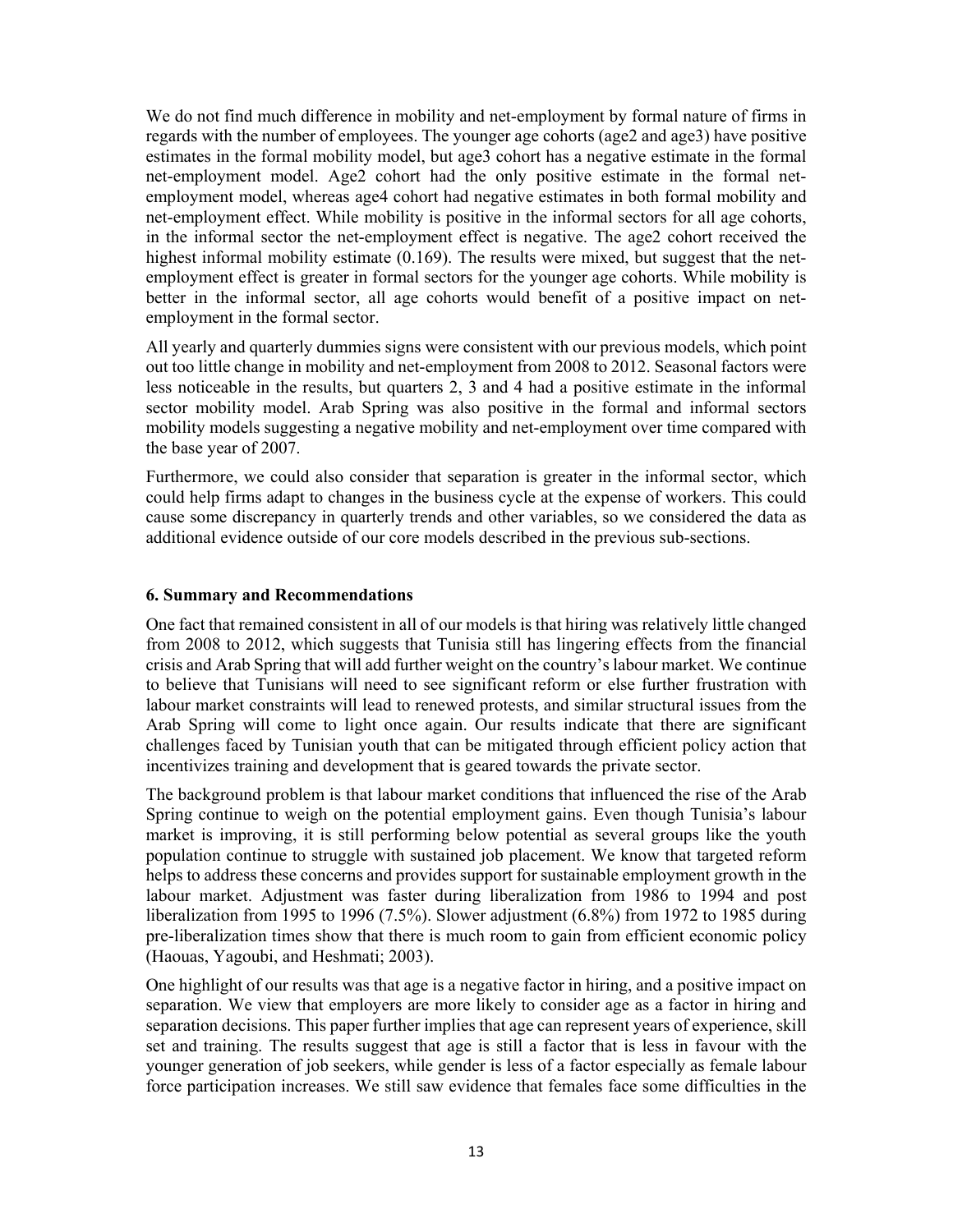job market, but the additional labour supply will help especially with more efficient policy to match skill sets with private sector demand.

We also noticed that top management is more mobile in larger firms, which could stem from increased opportunities contributing to upward mobility in the corporate sector. Contrary to the top age group, lower age groups are more mobile in smaller firms, where we see most of the entry to the labour market occurring as youth gain placement with start-ups and small enterprises. The mobility and separation among firms with limited resources could be a challenge to policy that focuses on training and continued efforts to retain employees. We suggest that a revamp of the educational framework is needed in order to shift focus towards private sector employment upon graduation. This could enable many younger Tunisians to engage in entrepreneurial ventures of their own and thereby sustain hiring and continue to grow and develop into larger firms where they will eventually sustain net-employment.

The fourth quarter continued to show a seasonality effect within our results, as hiring starts to taper off in many sectors. We also noticed that mobility is positive in the informal sector, but net-employment effect is greater in the formal sector. Seasonality was less noticeable in the formal vs. informal sector analysis. Our results provide evidence of the reasons and factors behind continued struggles in Tunisia's labour market, which demand more policy action.

Tunisia will need to focus on balancing its economy to avoid heavy seasonal impact on hiring in sectors like manufacturing and services. Our results show that net-employment is greater among large firms in the formal sector which helps to increase employment in lower age cohorts. We learned that lower age cohorts are more mobile, but also face greater separation as the decision to continue education is likely to result in extra time to avoid the feeling of discouragement in the competitive labour market. Tunisian youth will need to be trained early and continue acquiring developing skills that are in line with demand through coops and internships that could lead to sustainable positive net-employment.

We view the Tunisia's government response to high unemployment resulting from the financial crisis in 2008 and Arab Spring in 2012 was not enough. A higher wage bill, job creation programs, and rising subsidies in response to increasing social welfare demands were welcomed, but the trade-off of higher government spending swelled the country's fiscal deficit in 2012. By using the results in this paper, Tunisia's government can focus on allocating resources more efficiently based on the direct impacts that result in higher or lower estimates in hiring and separation rates.

There is evidence that the unemployment rate of educated youth is higher than those provided in official statistics, increasing from 14.8 % in 2005 to 21.6 % in 2008. Our previous study found that in Tunisia, unemployment is essentially a youth issue (Haouas, Sayre and Yahoubi; 2012). The results in this paper show that age generally is a negative factor in hiring, and has a positive impact on separation. We conclude that employers are more likely to consider age as a factor in separation, which could lead to further discouragement.

Young people who delay labour market entry by way of continuing education are perhaps discouraged by low wages. In addition, emigration of skilled workers that historically reduced labour market pressures are no doubt concerning (Haouas, Yagoubi, and Salvino; 2012). In fact, a recent Gallup study conducted by Abu Dhabi Gallop Center shows the growing public distrust in the Tunisian government. As Tunisia's GDP continued to show small positive growth rate in recent years, Tunisians' life evaluations continued to plummet by 10% from 2008 to 2010 compared to an approximate 1% rise in GDP per capita over the same time period. Survey data also showed a significant lack of trust in government to provide basic services and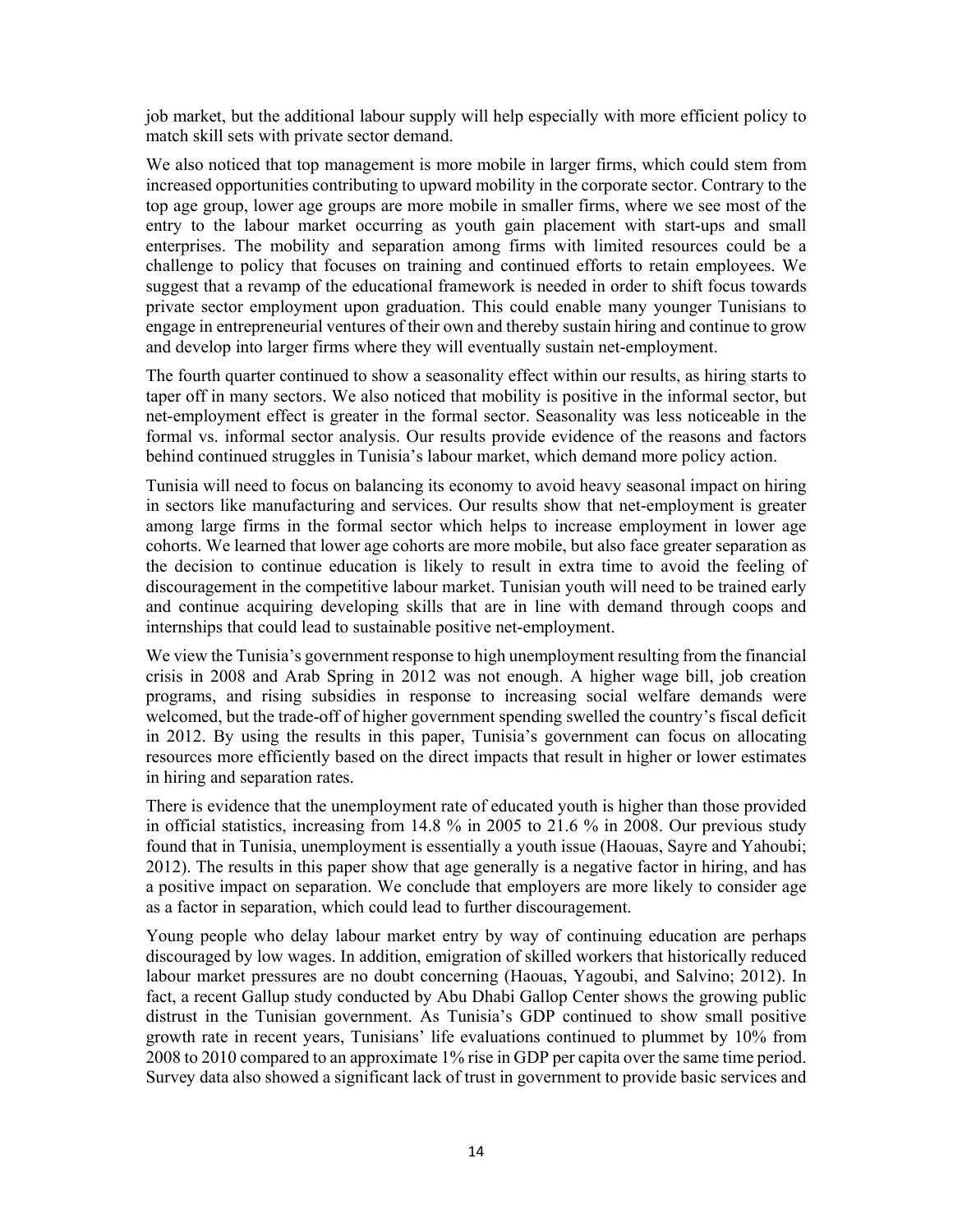infrastructure. The findings of the Gallup which polled 1,000 Tunisian nationals should be sufficient reason to truly get to the heart of the matter.

Sustainable public policy action starts with an in depth study of the structural problems that led up to the Arab Spring, as well as the impact of the actual event on hiring and separation rates. We will see if more efforts are required to efficiently expand employment opportunity for the youth, while reducing the strain of public sector crowd out. This will ease the constraints of an impatient majority in the labour force and thereby allow the private sector to organically break away from the recessionary past and increase its recruitment efforts to attract skilful talents. It is crucial for the new government to utilize the research presented in our study to address the concerns of the people of Tunisia who have a justified high expectations.

# **References**

- African Development Bank, (2012), "Jobs, Justice and the Arab Spring: Inclusive Growth in North Africa", North Africa Operations Department (ORNA), pp. 1-112.
- Assaad, R. (1993), "Formal and informal Institutions in the Labor Market with Applications to the Construction Sector in Egypt", *World Development,* 21(6), 925-939.
- Bassanini, A. and P. Marianna, (2009), "Looking Inside the Perpetual-Motion Machine: Job and Worker Flows in OECD Countries",
- Berhouma, M. (2013), "The Arab Spring in Tunisia: Urgent Plea for a Public Health System Revolution." *World Neurosurgery*, 80(3), 260-263.
- Brosius, J. (2011), L'impact de la crise économique sur l'emploi au Luxembourg, CEPS/INSTEAD, Working Paper, No. 8.
- Chiraz, R. and M. Firoui (2014), "The impact of Inflation after the Revolution in Tunisia", *Procedia – Social and Behavioral Sciences*, 109(8), 246-249.
- Haern, B. (2014), "The Political Institutional and Firm Governance Determinants of Liquidity: Evidence from North Africa and the Arab Spring", *Journal of International Financial Markets, Institutions and Money*, 31, 127-158.
- Hall, R.E. (2006), "Job Loss, Job Finding, and Unemployment in the U.S. Economy over the Past Fifty Years," in Mark Gertler and Kenneth Rogoff, eds., *NBER Macroeconomics Annual 2005*, Cambridge, MA: MIT Press, pp. 101-37
- Haouas, I., M. Yagoubi and S. Salvino (2012), "The Effect of Financial Crisis on Hiring and Separation Rates: Evidence from Tunisian Labour Market", ERF Working Paper No. 720, pp. 1-19.
- Haouas, I., E. Sayre, and M. Yahoubi (2012), "Youth Unemployment in Tunisia: Underlying Trends and an Evaluation of Policy Responses", *International Research Journal of Finance and Economics*, Issue 115, October 2012.
- Haouas. I, M. Yagoubi, and A. Heshmati (2005), "The Impact of Trade Liberalization on Employment and Wages in Tunisia Industries." *Journal of International Development*, 17 (4), 527-551.
- Haouas, I., M. Yagoubi, and A. Heshmati (2003), "Labor-Use Efficiency in Tunisian Manufacturing Industries." *Review of Middle East Economic and Finance*, 1(3), 195-214.
- Hasim M.S., S.R.H. Tibek Z. Arifin, A. Salman and A.I.M. Koni (2014), "Gender Perspective on the Arab Spring", *Procedia – Social and Behavioral Sciences*, 102(22), 236-241.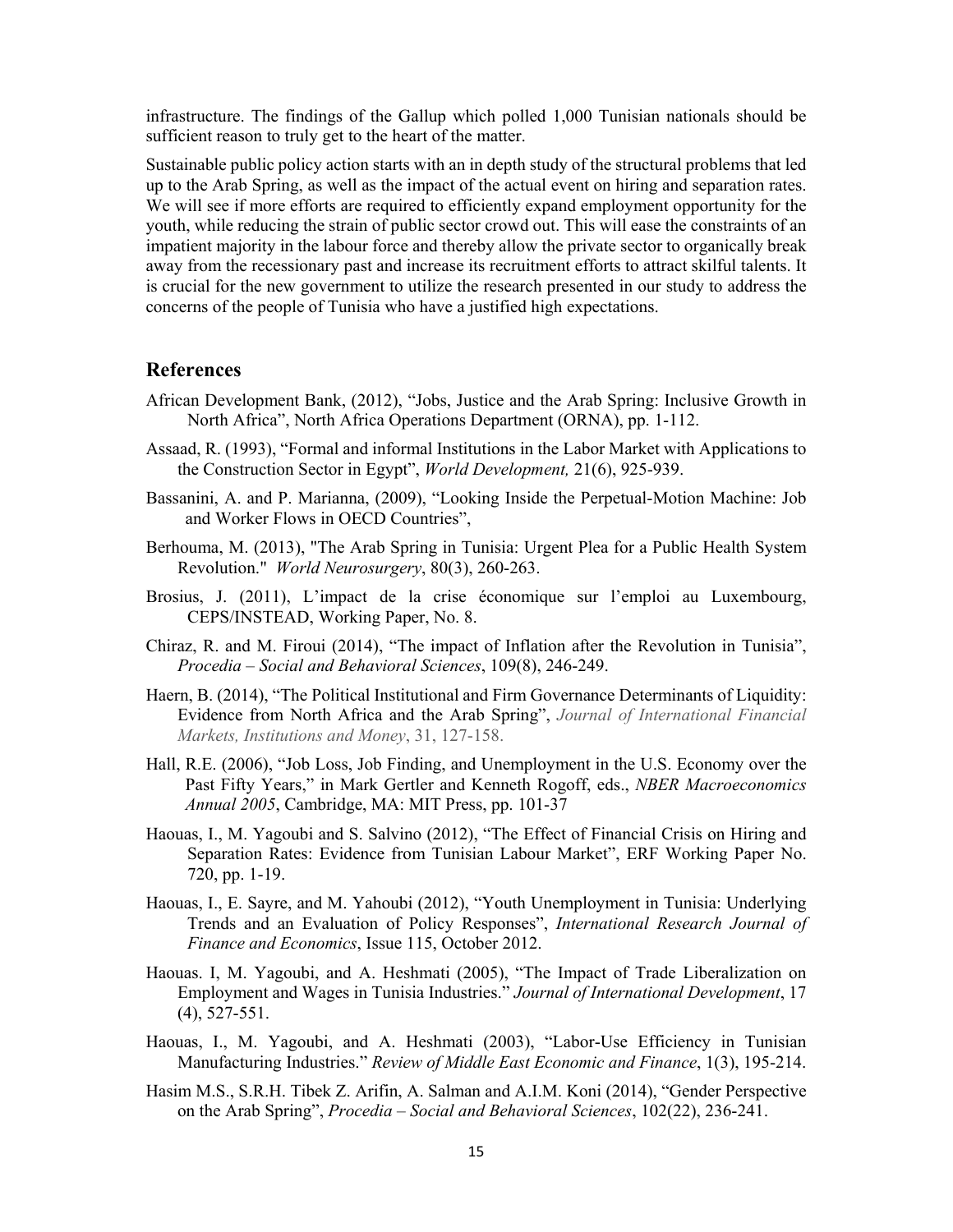- Hassine, N.B. (2015), "Economic Inequality in the Arab Region", *World Development,* 66, 532-556.
- Heshmati, A., and I. Haouas (2011), "Employment Efficiency and Production Risk in the Tunisian Manufacturing Industries.", ERF Working Paper No. 602, 1-31.
- International Labour Organization (ILO) (2012a), "Global Employment Trends 2012: Preventing a deeper job crisis", Geneva, pp. 1-121.
- International Labour Organization (ILO) (2012b), "Global Employment Trends for Youth", Geneva, pp. 1-57.
- Karshenas, M., V.M. Moghadam and R. Alami (2014), "Social Policy after the Arab Spring: States and Social Rights in the MENA Region", *World Development*, 64, 726-739.
- Malik, A. and B. Awadallah (2013), "The Economics of the Arab Spring." *World Development*, 45, 296-313.
- Middle East Monitor, (2012), "Arab Spring One Year On: Assessing the Transition", Economic Outlook, The Gulf, April. Available on: www.meamonitor.com.
- Mortensen, D.T. and C.A. Pissarides (1994), "Job Creation and Job Destruction in the Theory of Unemployment," *Review of Economic Studies*, 61(3), 397-415.
- Schraeder, P.J. (2012), "Tunisia's Jasmine Revolution & the Arab Spring: Implications for Institutional Intervention", *Orbis*, 56(4), 662-675.
- Shimer, R. (2005), "The Cyclicality of Hires, Separations, and Job-to-Job Transitions," *Federal Reserve Bank of St. Louis Review*, 87(4), 493-507.
- Trabelsi, M.A. (2014), "Post-Political Transition in Arab Spring Countries: The Challenges", *Procedia – Social and Behavioral Sciences*, 109(8), 250-256.
- Tzannatos, Z. (2010), L'impact de la crise financière sur l'emploi dans la région méditerranéenne: l'histoire de deux rive, Crise économique, pp. 34-40. Available on: http://www.iemed.org/anuari/2010/farticles/Tzannatos\_impact\_fr.pdf
- United Nations Department of Economic and Social Affairs (UN DESA), (2011),"Youth Employment: Youth Perspectives on the Pursuit of Decent Work in Changing Times", World Youth Report.
- Williams, C.C. (2005). A Commodified World?: Mapping the limits of capitalism. London: Zed Books. pp. 73, 74.
- World Economic Forum (WEF) (2012), "Addressing the 100 Million Youth Challenge: Perspectives on Youth Employment in the Arab World in 2012". Regional Agenda, pp. 1- 40.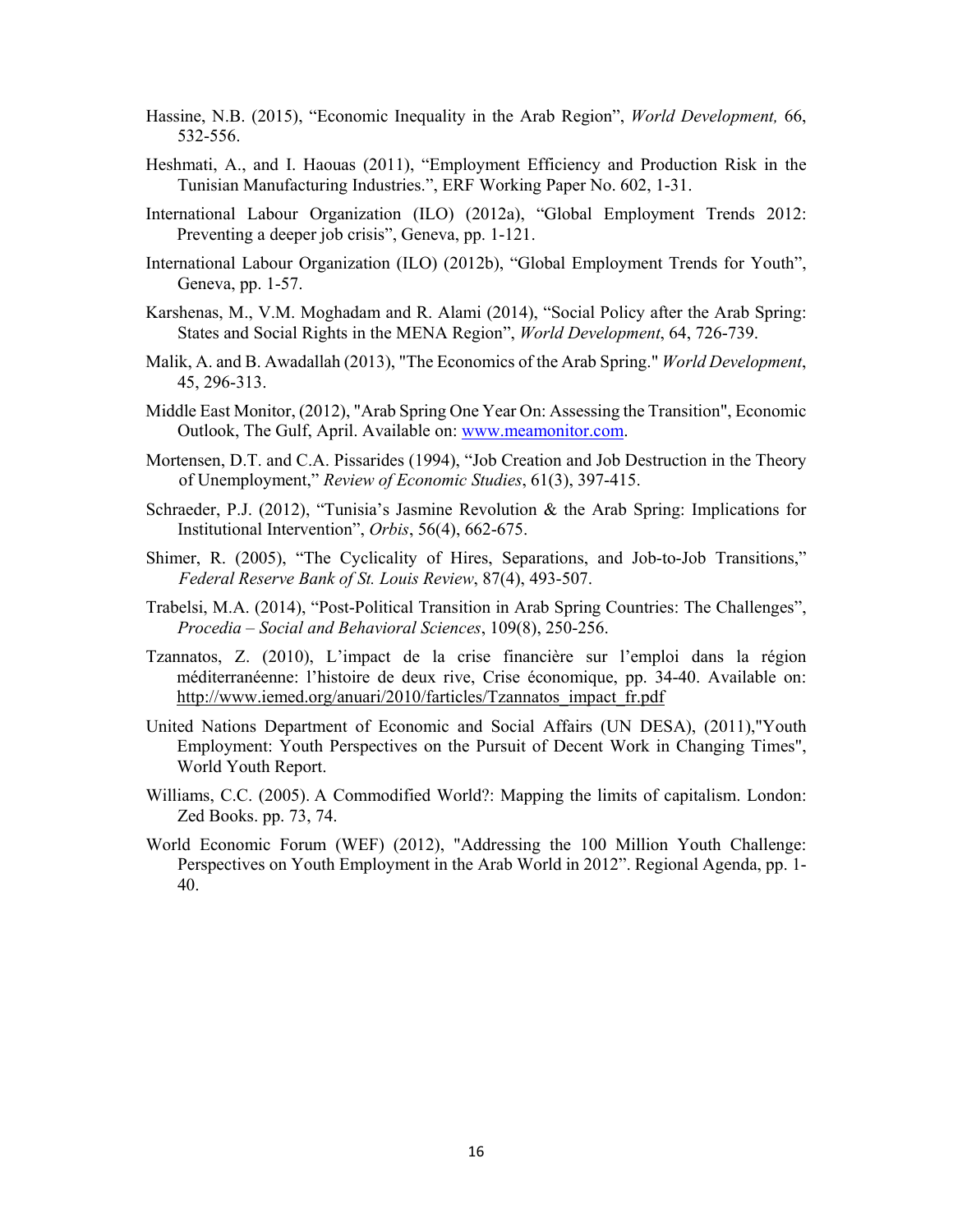# **APPENDIX**

| Variable    | Definitions            | Mean              | Std Dev | Minimum  | Maximum |
|-------------|------------------------|-------------------|---------|----------|---------|
| hiring*     | Hiring                 | $3.5^\circ$       | 4.34    | 0.000    | 43.000  |
| separation* | Separation             | 3.510             | 5.425   | 0.000    | 121.000 |
| employee    | Employees              | 118.3.            | 126.36  | 2.000    | 604.000 |
| lowman      | Low management         | 77.66             | 88.81   | 0.000    | 443.000 |
| midman      | Middle management      | 29.41             | 33.05   | 0.000    | 254.000 |
| topman      | Top management         | 11.26             | 9.03    | 0.000    | 92.000  |
| male        | Male number            | 73.76             | 97.29   | 2.000    | 584.000 |
| female      | Female number          | 44.5 <sup>′</sup> | 60.73   | 0.000    | 432.000 |
| age1824     | Age 18-24 number       | $13.5^{\circ}$    | 15.10   | 3.000    | 173.000 |
| age2534     | Age 25-34 number       | 22.99             | 24.62   | 0.000    | 212.000 |
| age3544     | Age 35-44 number       | $33.5^{\circ}$    | 36.69   | 1.000    | 222.000 |
| age4554     | Age 45-54 number       | $36.5^{\circ}$    | 40.14   | 1.000    | 182.000 |
| age5564     | Age 55-64 number       | 11.62             | 12.69   | 0.000    | 90.000  |
| hirerate*   | Hiring rate            | 0.02              | 0.02    | 0.000    | 0.333   |
| separate*   | Separation rate        | 0.02              | 0.02    | 0.000    | 0.500   |
| mobility*   | Mobility               | $0.0^{4}$         | 0.02    | 0.000    | 0.500   |
| netemply*   | Net-employment         | 0.0(              | 0.02    | $-0.500$ | 0.333   |
| lowshare    | Low management rate    | 0.58              | 0.23    | 0.000    | 0.946   |
| midshare    | Middle management rate | 0.24              | 0.08    | 0.000    | 0.556   |
| topshare    | Top management rate    | 0.16              | 0.16    | 0.000    | 0.750   |
| malshare    | Male share             | 0.54              | 0.21    | 0.116    | 1.000   |
| femshare    | Female share           | 0.4 <sup>2</sup>  | 0.21    | 0.000    | 0.884   |
| age1share   | Age 18-24 share        | 0.1               | 0.02    | $-0.088$ | 0.800   |
| age2share   | Age 25-34 share        | 0.20              | 0.07    | 0.000    | 0.685   |
| age3share   | Age 35-44 share        | 0.2 <sup>′</sup>  | 0.02    | 0.091    | 0.500   |
| age4share   | Age 45-54 share        | 0.29              | 0.02    | 0.070    | 0.500   |
| age5share   | Age 55-64 share        | 0.1               | 0.06    | 0.000    | 0.750   |
| trend       | Quarterly time trend   | 37.50             | 17.11   | 11.000   | 64.000  |

**Table 1. Summary statistics of the Tunisian Labour Market, 2007- 2012, 12,072 observations.**

Note: \* dependent variables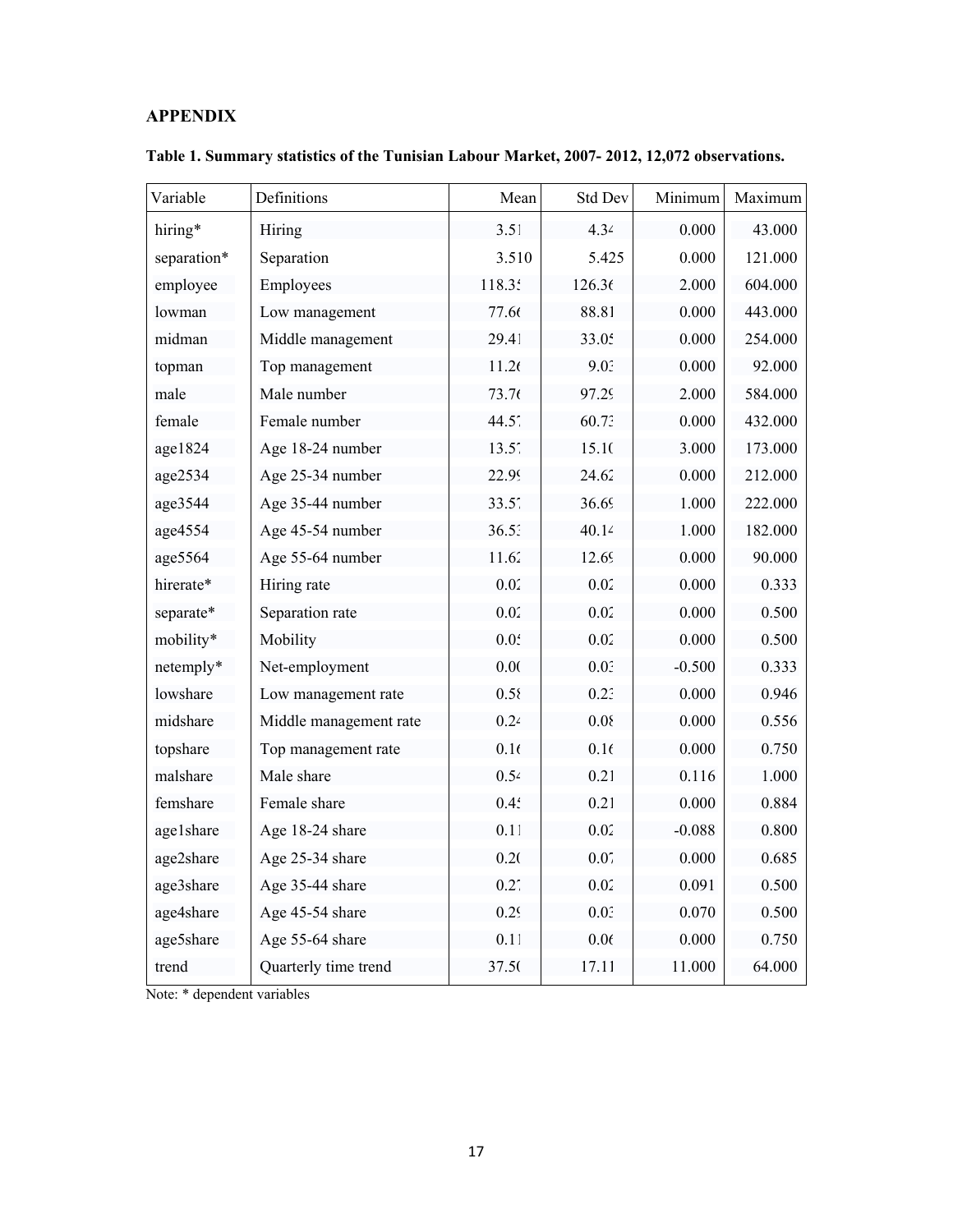|          |                  |                     |                      |                     |                     |                     |                   |                  | Prob > $ r $ under H0: Rho=0 |        |        |        |         |         |         |         |         |       |
|----------|------------------|---------------------|----------------------|---------------------|---------------------|---------------------|-------------------|------------------|------------------------------|--------|--------|--------|---------|---------|---------|---------|---------|-------|
|          | hiring           | separate            | hirerate             | seprate             | mobility            | netemply            | employee          | lowman           | midman                       | topman | male   | female | age1824 | age2534 | age3544 | age4554 | age5564 | trend |
| hiring   | 1.0000           |                     |                      |                     |                     |                     |                   |                  |                              |        |        |        |         |         |         |         |         |       |
| separate | 0.6210<br>< 0001 | 1.0000              |                      |                     |                     |                     |                   |                  |                              |        |        |        |         |         |         |         |         |       |
| hirerate | 0.2794<br>< 0001 | $-0.0654$<br>< 0001 | 1.0000               |                     |                     |                     |                   |                  |                              |        |        |        |         |         |         |         |         |       |
| seprate  | 0.0229<br>0.0119 | 0.4256<br>< 0001    | $-0.2811$<br>< .0001 | 1.0000              |                     |                     |                   |                  |                              |        |        |        |         |         |         |         |         |       |
| mobility | 0.2387<br>< 0001 | 0.3236<br>< 0001    | 0.5344<br>< 0001     | 0.6608<br>< 0001    | 1.0000              |                     |                   |                  |                              |        |        |        |         |         |         |         |         |       |
| netemply | 0.1489<br>< 0001 | $-0.3197$<br>< 0001 | 0.7729<br>< 0001     | $-0.8262$<br>< 0001 | $-0.1231$<br>< 0001 | 1.0000              |                   |                  |                              |        |        |        |         |         |         |         |         |       |
| employee | 0.9039<br>< 0001 | 0.7943<br>< 0001    | 0.0302<br>0.0009     | 0.1374<br>< 0001    | 0.1447<br>< 0.001   | $-0.0730$<br>< 0001 | 1.0000            |                  |                              |        |        |        |         |         |         |         |         |       |
| lowman   | 0.9008<br>< 0001 | 0.7658<br>< 0001    | 0.0460<br>< 0001     | 0.1016<br>< 0001    | 0.1255<br>< 0001    | $-0.0401$<br>< 0001 | 0.9916<br>< 0001  | 1.0000           |                              |        |        |        |         |         |         |         |         |       |
| midman   | 0.8643<br>< 0001 | 0.8055<br>< 0001    | 0.0046<br>0.6060     | 0.1813<br>< 0001    | 0.16340<br>< 0001   | $-0.1171$<br>< 0001 | 0.9693<br>< 0001  | 0.9347<br>< 0001 | 1.0000                       |        |        |        |         |         |         |         |         |       |
| topman   | 0.6244<br>< 0001 | 0.6352<br>< 0001    | $-0.0469$<br>< 0001  | 0.2594<br>< 0001    | 0.1917<br>< 0001    | $-0.1990$<br>< 0001 | 0.6918<br>< 0.001 | 0.6184<br>< 0001 | 0.7098<br>< 0001             | 1.0000 |        |        |         |         |         |         |         |       |
| male     | 0.8233           | 0.6972              | 0.0448               | 0.1375              | 0.1562              | $-0.0645$           | 0.8843            | 0.9041           | 0.7690                       | 0.6665 | 1.0000 |        |         |         |         |         |         |       |

#### **Table 2: Pearson's Correlation Coefficients / p-values, 12,072 observations**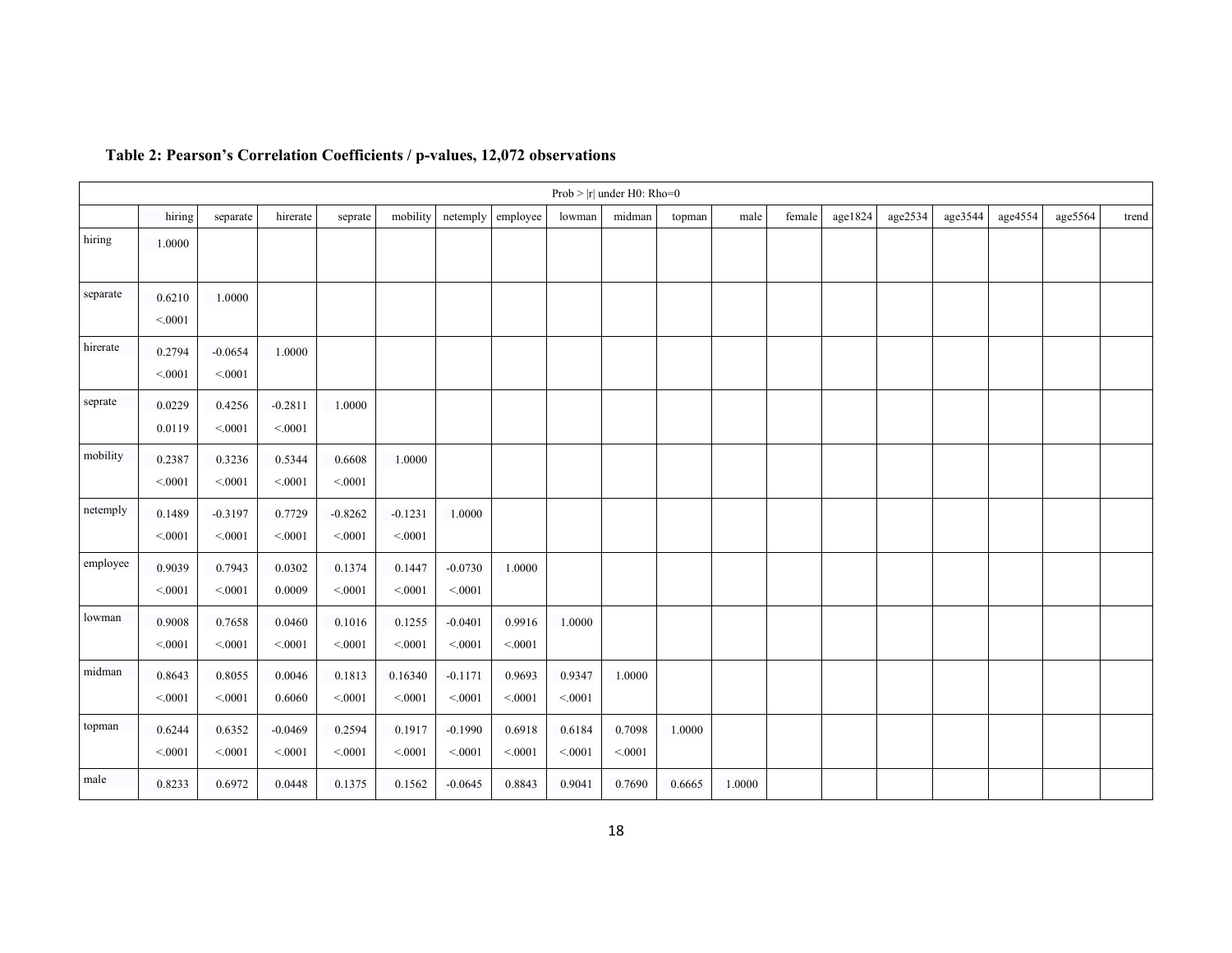|            |                     |                  |                     |                  |                     |                     |                  |                  | Prob $>$  r  under H0: Rho=0 |                  |                     |                  |                  |                  |                     |                     |                  |        |
|------------|---------------------|------------------|---------------------|------------------|---------------------|---------------------|------------------|------------------|------------------------------|------------------|---------------------|------------------|------------------|------------------|---------------------|---------------------|------------------|--------|
|            | hiring              | separate         | hirerate            | seprate          | mobility            | netemply            | employee         | lowman           | midman                       | topman           | male                | female           | age1824          | age2534          | age3544             | age4554             | age5564          | trend  |
|            | < 0001              | < 0001           | < 0001              | < 0001           | < 0001              | < 0001              | < 0001           | < 0001           | < 0001                       | < 0001           |                     |                  |                  |                  |                     |                     |                  |        |
| female     | 0.5617<br>< 0001    | 0.5357<br>< 0001 | $-0.0091$<br>0.3130 | 0.0656<br>< 0001 | 0.0506<br>< 0001    | $-0.0487$<br>< 0001 | 0.6639<br>< 0001 | 0.6146<br>< 0001 | 0.7848<br>< 0001             | 0.3716<br>< 0001 | 0.2380<br>< 0001    | 1.0000           |                  |                  |                     |                     |                  |        |
| age1824    | 0.8900<br>< 0001    | 0.8082<br>< 0001 | 0.0299<br>0.0010    | 0.1547<br>< 0001 | 0.1597<br>< 0001    | $-0.0847$<br>< 0001 | 0.9848<br>< 0001 | 0.9727<br>< 0001 | 0.9619<br>< 0001             | 0.6921<br>< 0001 | 0.8727<br>< 0001    | 0.6510<br>< 0001 | 1.0000           |                  |                     |                     |                  |        |
| age2534    | 0.8793<br>< 0001    | 0.7622<br>< 0001 | 0.0536<br>< 0001    | 0.0970<br>< 0001 | 0.1274<br>< 0001    | $-0.0326$<br>0.0003 | 0.9606<br>< 0001 | 0.9495<br>< 0001 | 0.9519<br>< 0001             | 0.6179<br>< 0001 | 0.7714<br>< 0001    | 0.7627<br>< 0001 | 0.9409<br>< 0001 | 1.0000           |                     |                     |                  |        |
| age3544    | 0.8983<br>< 0001    | 0.8069<br>< 0001 | 0.0236<br>0.0094    | 0.1535<br>< 0001 | 0.1537<br>< 0001    | $-0.0876$<br>< 0001 | 0.9975<br>< 0001 | 0.9862<br>< 0001 | 0.9733<br>< 0.001            | 0.6954<br>< 0001 | 0.8815<br>< 0001    | 0.6633<br>< 0001 | 0.9858<br>< 0001 | 0.9526<br>< 0001 | 1.00000             |                     |                  |        |
| age4554    | 0.8880<br>< 0001    | 0.7791<br>< 0001 | 0.0207<br>0.0227    | 0.1426<br>< 0001 | 0.1418<br>< 0001    | $-0.0821$<br>< 0001 | 0.9931<br>< 0001 | 0.9851<br>< 0001 | 0.9629<br>< 0001             | 0.6822<br>< 0001 | 0.8799<br>< 0001    | 0.6573<br>< 0001 | 0.9708<br>< 0001 | 0.9380<br>< 0001 | 0.9915<br>< 0001    | 1.0000              |                  |        |
| age $5564$ | 0.8179<br>< 0001    | 0.6792<br>< 0001 | 0.0233<br>0.0104    | 0.1107<br>< 0001 | 0.1158<br>< 0001    | $-0.0595$<br>< 0001 | 0.8904<br>< 0001 | 0.9011<br>< 0001 | 0.7930<br>< 0001             | 0.6940<br>< 0001 | 0.9355<br>< 0001    | 0.3541<br>< 0001 | 0.8622<br>< 0001 | 0.7762<br>< 0001 | 0.8788<br>< 0001    | 0.8835<br>< 0001    | 1.0000           |        |
| trend      | $-0.0904$<br>< 0001 | 0.0738<br>< 0001 | $-0.2650$<br>< 0001 | 0.1413<br>< 0001 | $-0.0827$<br>< 0001 | $-0.2490$<br>< 0001 | 0.0076<br>0.4005 | 0.0104<br>0.2493 | 0.0005<br>0.9510             | 0.0026<br>0.7739 | $-0.0002$<br>0.9756 | 0.0164<br>0.0701 | 0.0028<br>0.7546 | 0.0246<br>0.0067 | $-0.0006$<br>0.9468 | $-0.0041$<br>0.6473 | 0.0383<br>< 0001 | 1.0000 |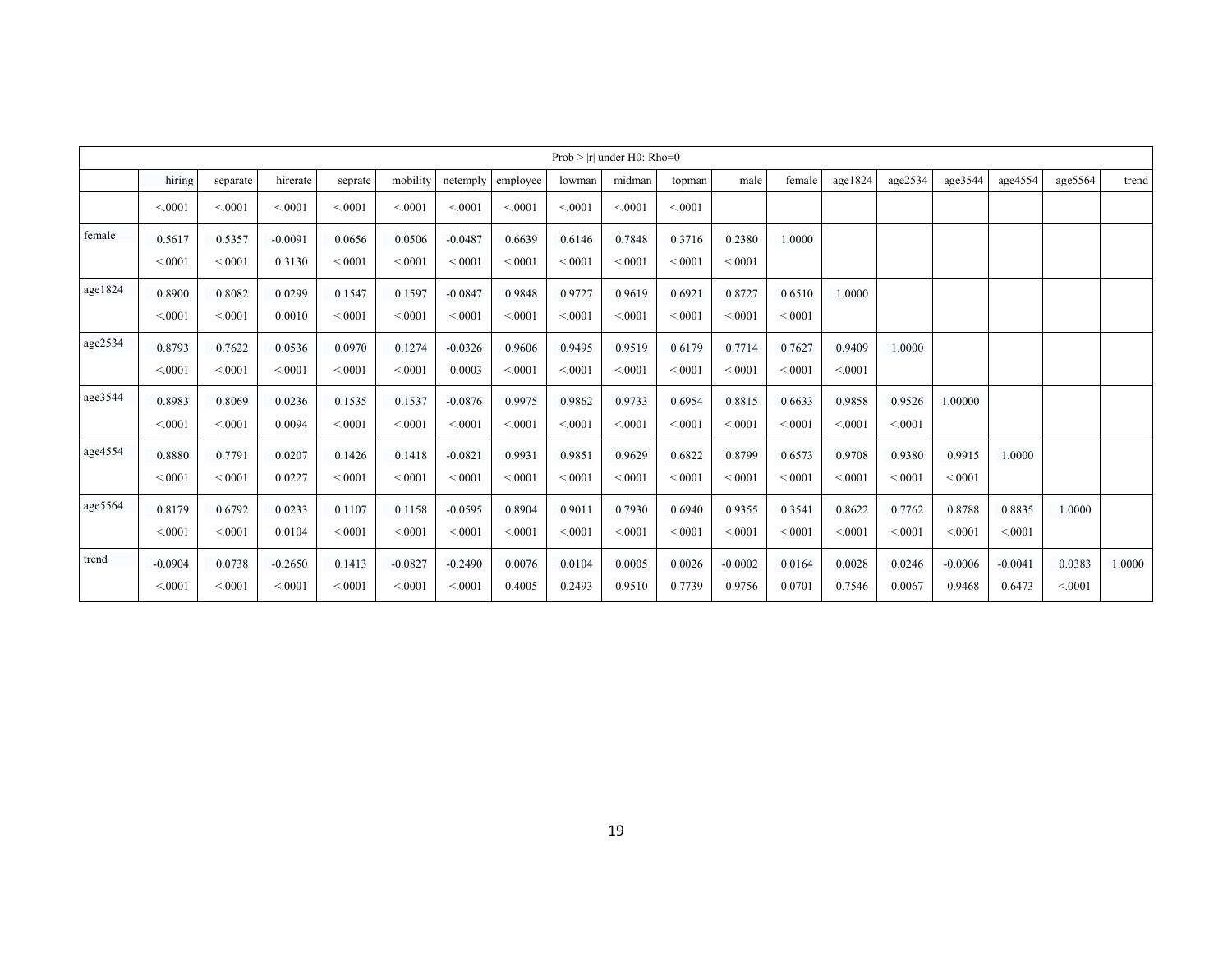|                    |            | Hiring level |         |            | Separation level |         |
|--------------------|------------|--------------|---------|------------|------------------|---------|
| Variable           | Parameter  | Robust       | Pr >  t | Parameter  | Robust           | Pr >  t |
|                    | Estimate   | Std Err      |         | Estimate   | Std Err          |         |
| Intercept          | 1.85453    | 0.14136      | < 0001  | $-5.05177$ | 1.07009          | < 0001  |
| employee           | 0.03689    | 0.01800      | 0.0404  | $-0.18653$ | 0.11774          | 0.1131  |
| midman             | 0.06075    | 0.01709      | 0.0004  | 0.23032    | 0.08720          | 0.0083  |
| topman             | $-0.02647$ | 0.01006      | 0.0085  | 0.15660    | 0.05977          | 0.0088  |
| male               | 0.01538    | 0.00253      | < 0.001 | 0.02477    | 0.01074          | 0.0211  |
| age2534            | 0.04652    | 0.01886      | 0.0137  | 0.13447    | 0.11948          | 0.2604  |
| age3544            | $-0.08418$ | 0.03648      | 0.0211  | 0.33688    | 0.23973          | 0.1600  |
| age4554            | $-0.04259$ | 0.02185      | 0.0513  | 0.00541    | 0.09892          | 0.9564  |
| age5564            | $-0.00051$ | 0.01791      | 0.9773  | 0.11995    | 0.11069          | 0.2786  |
| d2008              | $-1.24498$ | 0.04780      | < 0001  | 0.94081    | 0.10828          | < 0001  |
| d2009              | $-2.80717$ | 0.04452      | < 0001  | 2.18357    | 0.05928          | < 0001  |
| d2010              | $-1.02244$ | 0.04763      | < 0001  | 0.80842    | 0.08740          | < 0001  |
| d2011              | $-1.97511$ | 0.07731      | < 0001  | 2.81988    | 0.37482          | < 0001  |
| d2012              | $-1.27828$ | 0.04840      | < 0.001 | 0.94125    | 0.10823          | < 0.001 |
| quart2             | $-0.05162$ | 0.03501      | 0.1404  | 0.12368    | 0.04948          | 0.0124  |
| quart3             | $-0.31303$ | 0.03350      | < 0001  | 0.45159    | 0.06597          | < 0001  |
| quart4             | $-1.38874$ | 0.04007      | < 0001  | 1.19839    | 0.05251          | < 0001  |
| service            | 0.30787    | 0.14171      | 0.0298  | 3.35966    | 1.11665          | 0.0026  |
| trade              | $-0.01626$ | 0.15892      | 0.9185  | 3.38169    | 1.20936          | 0.0052  |
| construct          | $-0.05312$ | 0.17327      | 0.7592  | 3.46248    | 1.20010          | 0.0039  |
| manufact           | $-0.56138$ | 0.16138      | 0.0005  | 2.66097    | 0.96582          | 0.0059  |
| arab spring        | $-0.96807$ | 0.08507      | < .0001 | $-0.21998$ | 0.41864          | 0.5993  |
|                    |            |              |         |            |                  |         |
| R <sub>2</sub> adj | 0.8964     |              |         | 0.7482     |                  |         |
| <b>RMSE</b>        | 1.3992     |              |         | 2.7227     |                  |         |
| F-value            | 4974.4500  |              |         | 1708.5600  |                  |         |

**Table 3.A Hiring and Separation levels Pooled parameter estimates**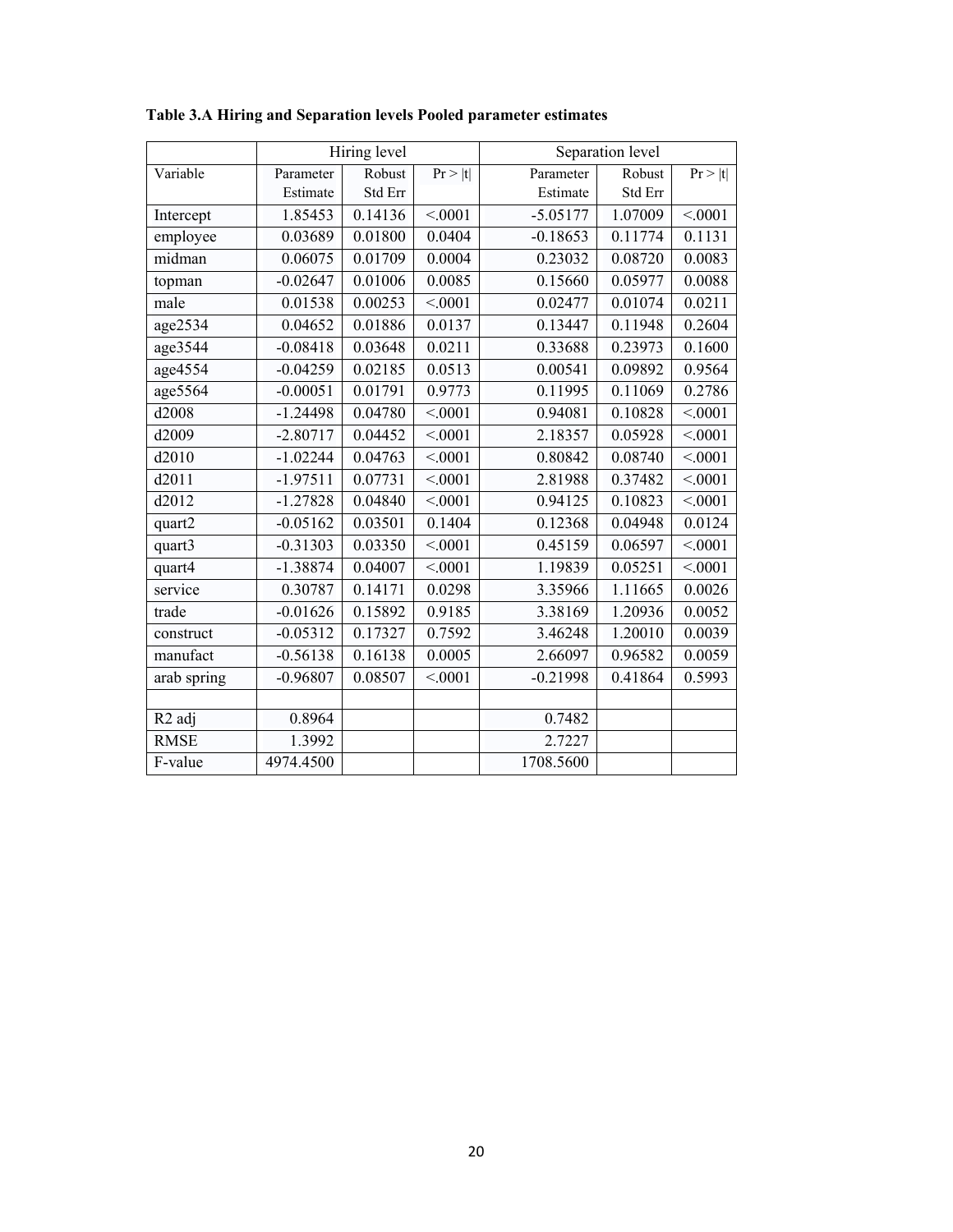|                    |            | Hiring rate |         |            | Separation rate |         |
|--------------------|------------|-------------|---------|------------|-----------------|---------|
| Variable           | Parameter  | Robust      | Pr >  t | Parameter  | Robust          | Pr >  t |
|                    | Estimate   | Std Err     |         | Estimate   | Std Err         |         |
| Intercept          | 0.09886    | 0.01969     | < 0001  | $-0.10813$ | 0.03216         | 0.0008  |
| employee           | 0.00001    | 0.000001    | < 0001  | 0.000005   | 0.000002        | 0.0065  |
| midshare           | $-0.09477$ | 0.03117     | 0.0024  | 0.07820    | 0.05604         | 0.1629  |
| topshare           | 0.00096    | 0.00632     | 0.8787  | $-0.01034$ | 0.00934         | 0.2685  |
| maleshare          | 0.04005    | 0.00802     | < 0001  | 0.05248    | 0.01720         | 0.0023  |
| age2share          | 0.03375    | 0.01931     | 0.0806  | 0.04518    | 0.03121         | 0.1477  |
| age3share          | $-0.07239$ | 0.03365     | 0.0315  | 0.23340    | 0.06324         | 0.0002  |
| age4share          | $-0.04327$ | 0.02149     | 0.0441  | $-0.02333$ | 0.04170         | 0.5758  |
| age5share          | $-0.05403$ | 0.01806     | 0.0028  | 0.06590    | 0.02995         | 0.0278  |
| d2008              | $-0.01766$ | 0.00054     | < 0001  | 0.00986    | 0.00054         | < 0001  |
| d2009              | $-0.03396$ | 0.00045     | < 0001  | 0.01833    | 0.00065         | < .0001 |
| d2010              | $-0.01442$ | 0.00055     | < 0001  | 0.00949    | 0.00059         | < 0001  |
| d2011              | $-0.02736$ | 0.00069     | < 0.001 | 0.01684    | 0.00163         | < .0001 |
| d2012              | $-0.01787$ | 0.00054     | < 0001  | 0.00986    | 0.00055         | < 0001  |
| quart2             | $-0.00059$ | 0.00042     | 0.1626  | 0.00029    | 0.00039         | 0.4652  |
| quart3             | $-0.00377$ | 0.00041     | < 0.001 | 0.00486    | 0.00047         | < .0001 |
| quart4             | $-0.01331$ | 0.00043     | < 0001  | 0.01396    | 0.00051         | < .0001 |
| service            | $-0.01525$ | 0.00795     | 0.0549  | $-0.00625$ | 0.01232         | 0.6121  |
| trade              | $-0.01361$ | 0.00645     | 0.0347  | 0.00401    | 0.00970         | 0.6790  |
| construct          | $-0.03051$ | 0.00958     | 0.0014  | $-0.01798$ | 0.01655         | 0.2775  |
| manufact           | $-0.00948$ | 0.00457     | 0.0381  | 0.00329    | 0.00671         | 0.6241  |
| arab spring        | $-0.00760$ | 0.00071     | < 0001  | 0.00664    | 0.00183         | 0.0003  |
|                    |            |             |         |            |                 |         |
| R <sub>2</sub> adj | 0.4672     |             |         | 0.3396     |                 |         |
| <b>RMSE</b>        | 2.4395     |             |         | 0.0191     |                 |         |
| F-value            | 505.0600   |             |         | 296.6100   |                 |         |

**Table 3.B Hiring and Separation rates Pooled parameter estimates**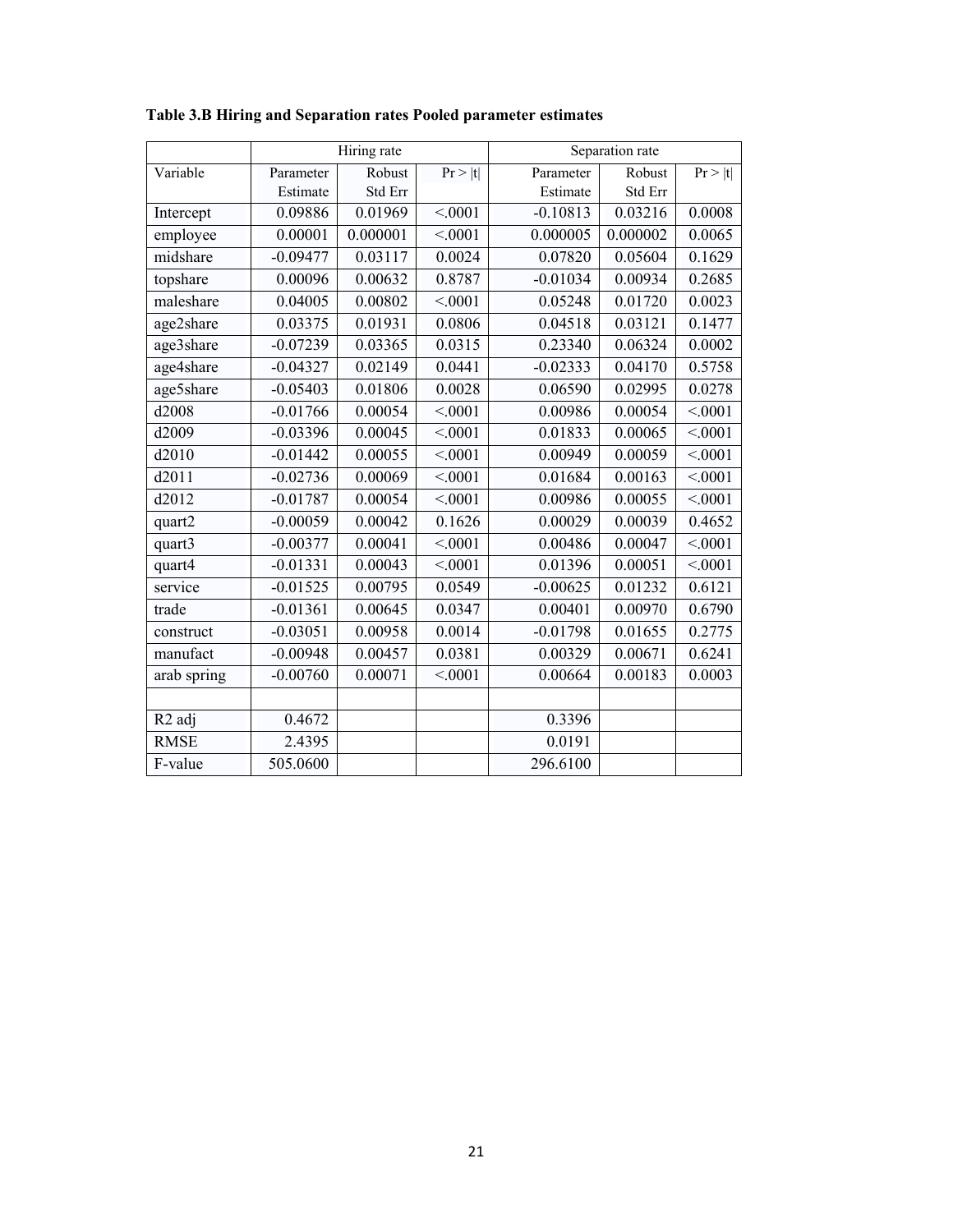|                    |            | Mobility |         | Net-employment |          |         |  |  |  |
|--------------------|------------|----------|---------|----------------|----------|---------|--|--|--|
| Variable           | Parameter  | Robust   | Pr >  t | Parameter      | Robust   | Pr >  t |  |  |  |
|                    | Estimate   | Std Err  |         | Estimate       | Std Err  |         |  |  |  |
| Intercept          | $-0.00927$ | 0.03688  | 0.8016  | 0.20699        | 0.03852  | < 0001  |  |  |  |
| employee           | 0.000018   | 0.000002 | < 0001  | 0.000008       | 0.000002 | 0.0002  |  |  |  |
| midshare           | 0.01657    | 0.05979  | 0.7817  | $-0.17297$     | 0.06817  | 0.0112  |  |  |  |
| topshare           | $-0.00937$ | 0.01101  | 0.3947  | 0.01130        | 0.01154  | 0.3276  |  |  |  |
| maleshare          | 0.09253    | 0.02001  | < 0001  | $-0.01242$     | 0.01788  | 0.4873  |  |  |  |
| age2share          | 0.07892    | 0.03599  | 0.0284  | $-0.01143$     | 0.03739  | 0.7598  |  |  |  |
| age3share          | 0.16101    | 0.06993  | 0.0213  | $-0.30580$     | 0.07331  | < 0001  |  |  |  |
| age4share          | $-0.06660$ | 0.04803  | 0.1656  | $-0.01994$     | 0.04577  | 0.6631  |  |  |  |
| age5share          | $-0.01188$ | 0.03380  | 0.7253  | $-0.11993$     | 0.03610  | 0.0009  |  |  |  |
| d2008              | $-0.00779$ | 0.00076  | < 0001  | $-0.02752$     | 0.00075  | < .0001 |  |  |  |
| d2009              | $-0.01564$ | 0.00078  | < 0001  | $-0.05229$     | 0.00079  | < .0001 |  |  |  |
| d2010              | $-0.00492$ | 0.00075  | < 0001  | $-0.02391$     | 0.00087  | < 0001  |  |  |  |
| d2011              | $-0.01051$ | 0.00181  | < 0001  | $-0.04420$     | 0.00174  | < .0001 |  |  |  |
| d2012              | $-0.00801$ | 0.00077  | < 0001  | $-0.02774$     | 0.00077  | < 0001  |  |  |  |
| quart2             | $-0.00030$ | 0.00059  | 0.6121  | $-0.00088$     | 0.00056  | 0.1201  |  |  |  |
| quart3             | 0.00108    | 0.00064  | 0.0949  | $-0.00863$     | 0.00061  | < 0001  |  |  |  |
| quart4             | 0.00065    | 0.00066  | 0.3301  | $-0.02727$     | 0.00067  | < 0001  |  |  |  |
| service            | $-0.02150$ | 0.01373  | 0.1173  | $-0.00900$     | 0.01554  | 0.5624  |  |  |  |
| trade              | $-0.00960$ | 0.01134  | 0.3972  | $-0.01763$     | 0.01194  | 0.1399  |  |  |  |
| construct          | $-0.04849$ | 0.01818  | 0.0077  | $-0.01253$     | 0.02003  | 0.5314  |  |  |  |
| manufact           | $-0.00620$ | 0.00792  | 0.4343  | $-0.01277$     | 0.00831  | 0.1243  |  |  |  |
| arab spring        | $-0.00096$ | 0.00201  | 0.6340  | $-0.01423$     | 0.00192  | < 0001  |  |  |  |
|                    |            |          |         |                |          |         |  |  |  |
| R <sub>2</sub> adj | 0.1274     |          |         | 0.5471         |          |         |  |  |  |
| <b>RMSE</b>        | 0.0248     |          |         | 0.0238         |          |         |  |  |  |
| F-value            | 84.9600    |          |         | 695.4300       |          |         |  |  |  |

**Table 3.C Mobility and Net-employment parameter estimates**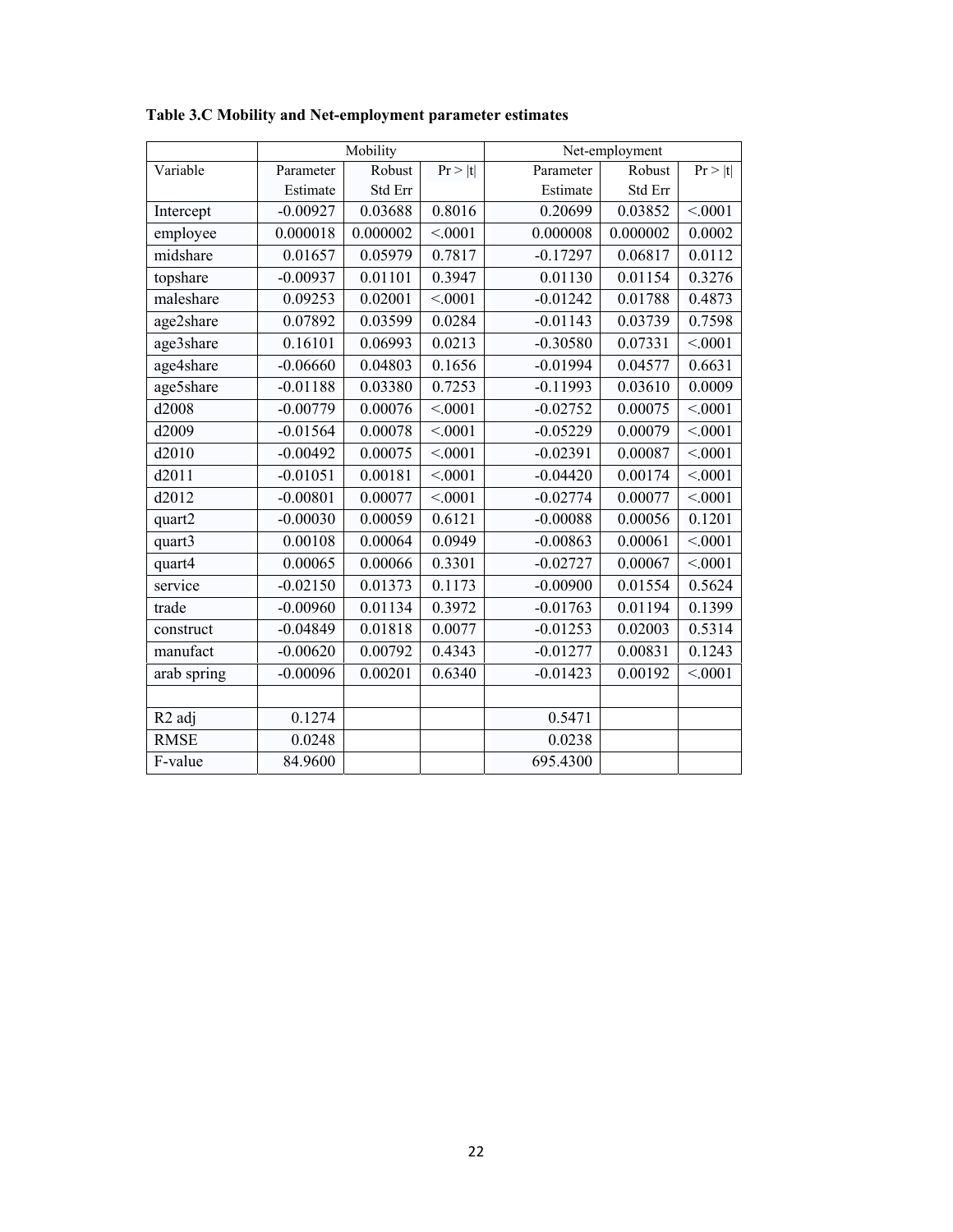|                    | Small Size |          |         |            | Small Size     |         |            | Large Size |         | Large Size    |                |         |  |
|--------------------|------------|----------|---------|------------|----------------|---------|------------|------------|---------|---------------|----------------|---------|--|
|                    |            | Mobility |         |            | Net-employment |         |            | Mobility   |         |               | Net-employment |         |  |
| Variable           | Parameter  | Robust   | Pr >  t | Parameter  | Robust         | Pr >  t | Parameter  | Robust     | Pr >  t | Parameter     | Robust         | Pr >  t |  |
|                    | Estimate   | Std Err  |         | Estimate   | Std Err        |         | Estimate   | Std Err    |         | Estimate      | Std Err        |         |  |
| Intercept          | $-0.04386$ | 0.03713  | 0.2376  | 0.20581    | 0.04032        | < 0.001 | $-0.10048$ | 0.07998    | 0.2091  | 0.33057       | 0.06937        | < 0001  |  |
| employee           | $-0.00023$ | 0.00006  | 0.0001  | 0.00027    | 0.00006        | < 0001  | 0.00002    | 0.000002   | < 0001  | $-1.129E - 7$ | 0.000002       | 0.9472  |  |
| midshare           | $-0.07978$ | 0.05868  | 0.1740  | $-0.15887$ | 0.07596        | 0.0365  | 0.30453    | 0.10301    | 0.0031  | $-0.24078$    | 0.10069        | 0.0168  |  |
| topshare           | $-0.01669$ | 0.01212  | 0.1684  | 0.03565    | 0.01305        | 0.0063  | 0.07283    | 0.04816    | 0.1306  | $-0.08131$    | 0.05077        | 0.1093  |  |
| maleshare          | 0.18973    | 0.03016  | < 0001  | $-0.03609$ | 0.03071        | 0.2400  | 0.01093    | 0.01864    | 0.5579  | $-0.00256$    | 0.01763        | 0.8844  |  |
| age2share          | 0.11441    | 0.03701  | 0.0020  | 0.00207    | 0.04066        | 0.9594  | 0.09497    | 0.06838    | 0.1649  | $-0.13136$    | 0.06318        | 0.0377  |  |
| age3share          | 0.09923    | 0.06440  | 0.1234  | $-0.27050$ | 0.07195        | 0.0002  | 0.06179    | 0.13341    | 0.6433  | $-0.36833$    | 0.13950        | 0.0083  |  |
| age4share          | $-0.02010$ | 0.05196  | 0.6989  | $-0.06365$ | 0.05266        | 0.2268  | $-0.09588$ | 0.08232    | 0.2442  | $-0.09446$    | 0.08749        | 0.2803  |  |
| age5share          | $-0.05704$ | 0.03553  | 0.1085  | $-0.12077$ | 0.04066        | 0.0030  | $-0.00980$ | 0.06131    | 0.8731  | $-0.16975$    | 0.05563        | 0.0023  |  |
| d2008              | $-0.00819$ | 0.00131  | < 0001  | $-0.03827$ | 0.00128        | < 0001  | $-0.00338$ | 0.00067    | < 0001  | $-0.01699$    | 0.00062        | < 0001  |  |
| d2009              | $-0.02365$ | 0.00129  | < 0001  | $-0.06317$ | 0.00133        | < 0001  | $-0.00547$ | 0.00058    | < 0001  | $-0.04023$    | 0.00051        | < 0001  |  |
| d2010              | $-0.00455$ | 0.00134  | 0.0007  | $-0.03153$ | 0.00159        | < 0001  | $-0.00224$ | 0.00063    | 0.0004  | $-0.01567$    | 0.00064        | < 0001  |  |
| d2011              | $-0.02586$ | 0.00277  | < 0001  | $-0.04924$ | 0.00270        | < 0001  | 0.00402    | 0.00184    | 0.0286  | $-0.03660$    | 0.00180        | < 0001  |  |
| d2012              | $-0.00848$ | 0.00134  | < 0001  | $-0.03849$ | 0.00131        | < 0001  | $-0.00357$ | 0.00068    | < 0001  | $-0.01719$    | 0.00062        | < 0001  |  |
| quart2             | $-0.00129$ | 0.00105  | 0.2201  | $-0.00115$ | 0.00101        | 0.2544  | 0.00106    | 0.00046    | 0.0212  | $-0.00063$    | 0.00043        | 0.1426  |  |
| quart3             | 0.00316    | 0.00112  | 0.0048  | $-0.01207$ | 0.00109        | < 0.001 | $-0.00032$ | 0.00052    | 0.5417  | $-0.00520$    | 0.00045        | < 0001  |  |
| quart4             | 0.00478    | 0.00115  | < 0.001 | $-0.03446$ | 0.00121        | < 0.001 | $-0.00297$ | 0.00048    | < 0001  | $-0.01992$    | 0.00047        | < 0001  |  |
| service            | $-0.03736$ | 0.01362  | 0.0061  | 0.00039    | 0.01740        | 0.9818  | 0.08184    | 0.03038    | 0.0071  | $-0.06046$    | 0.02993        | 0.0434  |  |
| trade              | 0.00214    | 0.01115  | 0.8478  | $-0.01401$ | 0.01136        | 0.2176  | 0.05650    | 0.02905    | 0.0518  | $-0.06165$    | 0.02990        | 0.0392  |  |
| construct          | $-0.09209$ | 0.02048  | < 0001  | $-0.00195$ | 0.02562        | 0.9394  | 0.07889    | 0.03322    | 0.0176  | $-0.06693$    | 0.03174        | 0.0350  |  |
| manufact           | $-0.01117$ | 0.00813  | 0.1697  | $-0.00672$ | 0.00797        | 0.3991  | 0.05312    | 0.02464    | 0.0311  | $-0.05480$    | 0.02555        | 0.0320  |  |
| arab spring        | 0.00962    | 0.00317  | 0.0024  | $-0.02239$ | 0.00311        | < 0001  | $-0.00936$ | 0.00199    | < 0001  | $-0.00757$    | 0.00199        | 0.0001  |  |
|                    |            |          |         |            |                |         |            |            |         |               |                |         |  |
| R <sub>2</sub> adj | 0.1511     |          |         | 0.5445     |                |         | 0.3463     |            |         | 0.6696        |                |         |  |
| <b>RMSE</b>        | 0.0302     |          |         | 0.0297     |                |         | 0.0146     |            |         | 0.0138        |                |         |  |
| F-value            | 52.8700    |          |         | 349.3900   |                |         | 151.0900   |            |         | 575.0500      |                |         |  |

# **Table 3.D Mobility and Net-employment parameter estimates by firm size**